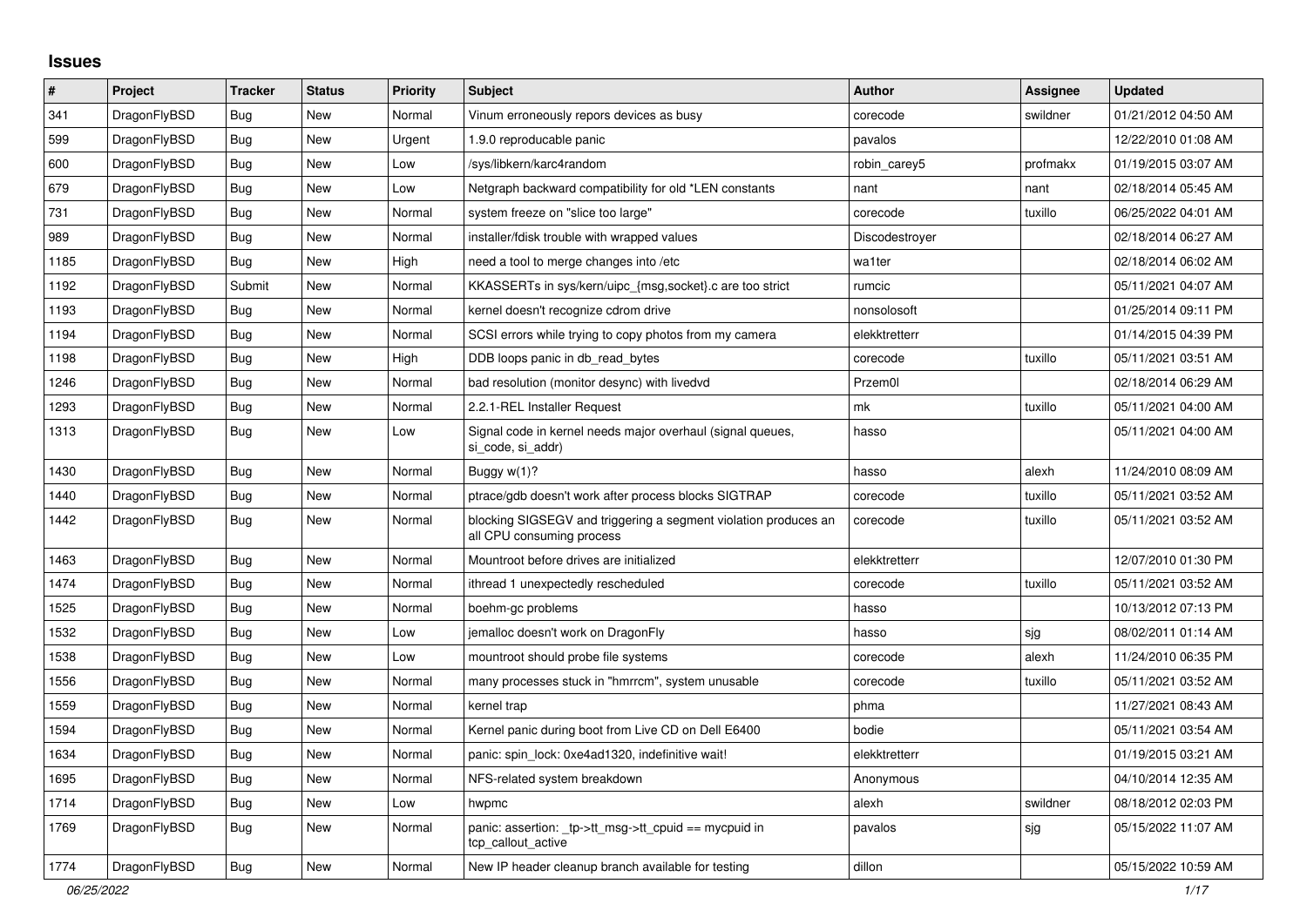| $\vert$ # | Project      | <b>Tracker</b> | <b>Status</b> | <b>Priority</b> | <b>Subject</b>                                                                                                                                                                                    | Author             | Assignee | <b>Updated</b>      |
|-----------|--------------|----------------|---------------|-----------------|---------------------------------------------------------------------------------------------------------------------------------------------------------------------------------------------------|--------------------|----------|---------------------|
| 1786      | DragonFlyBSD | Bug            | <b>New</b>    | Normal          | Calling NULL function pointer initiates panic loop                                                                                                                                                | sjg                |          | 10/11/2010 05:28 PM |
| 1818      | DragonFlyBSD | <b>Bug</b>     | <b>New</b>    | Normal          | panic: Bad tailg NEXT (kqueue issue ?)                                                                                                                                                            | ftigeot            |          | 05/15/2022 11:40 AM |
| 1826      | DragonFlyBSD | Bug            | <b>New</b>    | Normal          | panic during boot: assertion so->so_port  in tcp_input                                                                                                                                            | ftigeot            |          | 05/15/2022 11:05 AM |
| 1836      | DragonFlyBSD | Bug            | <b>New</b>    | Normal          | Incorrect TCP checksum show up in tcpdump                                                                                                                                                         | robgar1            |          | 05/15/2022 11:22 AM |
| 1850      | DragonFlyBSD | Bug            | <b>New</b>    | Normal          | volume-add on hammer root fs panic                                                                                                                                                                | Johannes.Hofmann   |          | 04/18/2019 04:27 AM |
| 1861      | DragonFlyBSD | <b>Bug</b>     | New           | Normal          | panic via kprintf (lockmgr called in a hard section)                                                                                                                                              | vsrinivas          |          | 10/11/2010 12:56 AM |
| 1867      | DragonFlyBSD | Bug            | <b>New</b>    | Normal          | it(4) motherboard and fan problems                                                                                                                                                                | tuxillo            |          | 07/08/2011 10:48 AM |
| 1873      | DragonFlyBSD | <b>Bug</b>     | <b>New</b>    | Normal          | Panic upon usb mouse detach and reattaching                                                                                                                                                       | rumcic             |          | 02/01/2011 09:53 AM |
| 1874      | DragonFlyBSD | Bug            | New           | Normal          | mpd listening on all IPs, accepting only on one                                                                                                                                                   | rumcic             |          | 05/08/2011 01:01 PM |
| 1876      | DragonFlyBSD | <b>Bug</b>     | <b>New</b>    | Normal          | devfs in jail + logging out from console(ttyv1+) -> panic                                                                                                                                         | qhwt.dfly          | tuxillo  | 05/31/2022 03:24 PM |
| 1877      | DragonFlyBSD | <b>Bug</b>     | New           | Normal          | Freeze during 1st hammer cleanup after new install                                                                                                                                                | elekktretterr      |          | 05/15/2022 11:43 AM |
| 1882      | DragonFlyBSD | Bug            | <b>New</b>    | Low             | Idea for handling new USB vendor/device codes                                                                                                                                                     | bmk                |          | 10/20/2010 12:15 PM |
| 1884      | DragonFlyBSD | Bug            | New           | Normal          | System completely freezes while listening music (devbuf: malloc<br>limit exceeded)                                                                                                                | shamaz             |          | 01/24/2011 05:00 PM |
| 1899      | DragonFlyBSD | <b>Bug</b>     | <b>New</b>    | Normal          | Keyboard doesn't work                                                                                                                                                                             | fransm             |          | 05/15/2022 03:32 PM |
| 1907      | DragonFlyBSD | <b>Bug</b>     | <b>New</b>    | Normal          | Hammer crash in hammer flusher flush()                                                                                                                                                            | swildner           |          | 11/11/2010 05:07 AM |
| 1913      | DragonFlyBSD | Bug            | New           | Normal          | panic: assertion: ip->flush state != HAMMER FST FLUSH in<br>hammer flush inode core                                                                                                               | swildner           |          | 11/20/2010 05:27 PM |
| 1916      | DragonFlyBSD | <b>Bug</b>     | <b>New</b>    | Normal          | Constant crashes on x86 64 with UFS                                                                                                                                                               | lentferj           |          | 11/21/2010 07:40 PM |
| 1917      | DragonFlyBSD | Bug            | New           | Normal          | panic: assertion: (RB_EMPTY(&ip->rec_tree) && (ip->flags &<br>HAMMER INODE_XDIRTY) == 0)    (!RB_EMPTY(&ip->rec_tree)<br>&& (ip->flags & HAMMER_INODE_XDIRTY) != 0) in<br>hammer_flush_inode_done | qhwt.dfly          |          | 11/24/2010 03:23 AM |
| 1920      | DragonFlyBSD | <b>Bug</b>     | <b>New</b>    | High            | system hangs                                                                                                                                                                                      | zhtw               |          | 11/22/2010 08:59 AM |
| 1923      | DragonFlyBSD | Bug            | <b>New</b>    | Normal          | Abysmal NFS performance with IPv6                                                                                                                                                                 | ftigeot            |          | 12/05/2010 09:34 PM |
| 1935      | DragonFlyBSD | Bug            | <b>New</b>    | Normal          | mouse does not work after switching between x and console                                                                                                                                         | shamaz             |          | 12/13/2010 10:06 AM |
| 1939      | DragonFlyBSD | Bug            | <b>New</b>    | Normal          | Panic on nightly build and stress test box                                                                                                                                                        | lentferj           |          | 12/18/2010 08:41 AM |
| 1941      | DragonFlyBSD | Bug            | <b>New</b>    | Normal          | wlan config crash                                                                                                                                                                                 | abandon.every.hope |          | 12/24/2010 07:54 PM |
| 1942      | DragonFlyBSD | <b>Bug</b>     | <b>New</b>    | Normal          | locking against myself in getcacheblk()?                                                                                                                                                          | qhwt.dfly          |          | 05/31/2022 02:15 PM |
| 1943      | DragonFlyBSD | <b>Bug</b>     | New           | Normal          | hammer assertion panic                                                                                                                                                                            | peter              |          | 12/27/2010 12:45 AM |
| 1944      | DragonFlyBSD | <b>Bug</b>     | New           | Normal          | panic: backing_object 0xdea7b258 was somehow re-referenced<br>during collapse!                                                                                                                    | sepherosa          |          | 12/27/2010 02:06 AM |
| 1946      | DragonFlyBSD | <b>Bug</b>     | New           | Normal          | ieee80211 panic                                                                                                                                                                                   | pavalos            | josepht  | 01/27/2011 06:00 PM |
| 1947      | DragonFlyBSD | Bug            | New           | Low             | GA-880GM-UD2H (rev. 1.3) AHCI fails to detect disks at the end of<br>the RAID controller                                                                                                          | eocallaghan        |          | 11/27/2021 08:46 AM |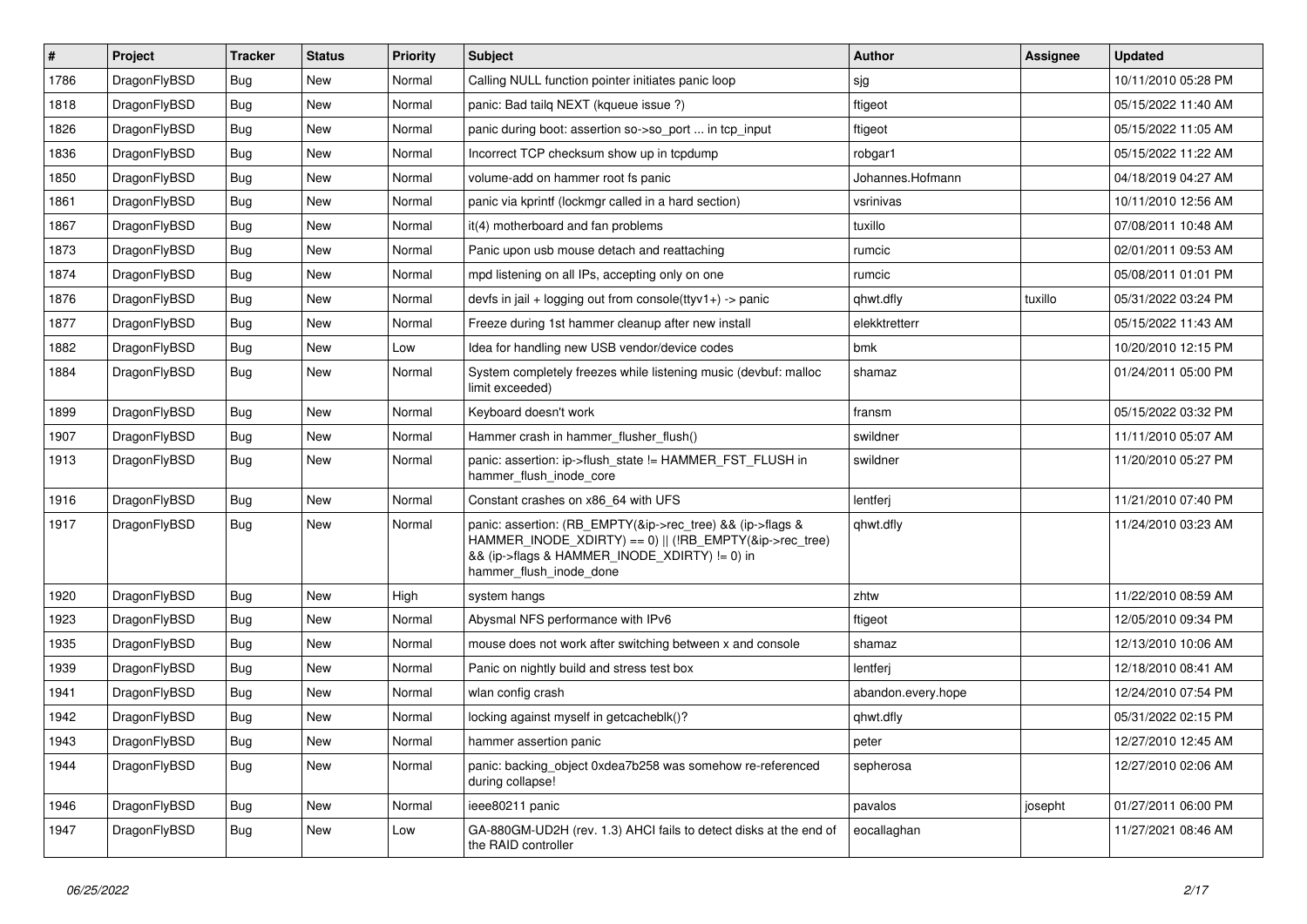| $\sharp$ | Project      | <b>Tracker</b> | <b>Status</b> | <b>Priority</b> | Subject                                                                                    | Author            | Assignee | <b>Updated</b>      |
|----------|--------------|----------------|---------------|-----------------|--------------------------------------------------------------------------------------------|-------------------|----------|---------------------|
| 1949     | DragonFlyBSD | <b>Bug</b>     | New           | Normal          | iwn panic                                                                                  | pavalos           |          | 01/30/2011 03:21 AM |
| 1951     | DragonFlyBSD | <b>Bug</b>     | <b>New</b>    | Normal          | dma_timeouts at phyaddr on a good hdd                                                      | peur.neu          |          | 01/04/2011 07:12 AM |
| 1959     | DragonFlyBSD | <b>Bug</b>     | New           | Normal          | DFBSD v2.9.1.422.gc98f2 - Panic during boot - IPv6 and PF                                  | tuxillo           |          | 01/13/2011 03:37 AM |
| 1961     | DragonFlyBSD | <b>Bug</b>     | <b>New</b>    | Normal          | Can't create dump from DDB                                                                 | shamaz            |          | 01/29/2011 09:02 PM |
| 1964     | DragonFlyBSD | <b>Bug</b>     | <b>New</b>    | Normal          | iwn (panic assertion : wlan assert serialized)                                             | sjmm.ptr          | josepht  | 02/01/2011 12:57 PM |
| 1969     | DragonFlyBSD | <b>Bug</b>     | <b>New</b>    | Normal          | pf-related network problem                                                                 | pavalos           | lentferj | 02/01/2011 06:57 PM |
| 1975     | DragonFlyBSD | <b>Bug</b>     | New           | Normal          | Applications seg fault in select() and poll()                                              | rumcic            |          | 05/31/2022 02:58 PM |
| 1982     | DragonFlyBSD | <b>Bug</b>     | <b>New</b>    | Low             | There is no linuxulator on x86-64                                                          | herrgard          |          | 05/31/2022 02:25 PM |
| 1984     | DragonFlyBSD | <b>Bug</b>     | New           | Normal          | hammer mount fails after crash - HAMMER: FIFO record bad head<br>signature                 | thomas.nikolajsen |          | 03/08/2011 06:57 PM |
| 1990     | DragonFlyBSD | <b>Bug</b>     | <b>New</b>    | Normal          | /mnt too large to mount                                                                    | peur.neu          |          | 02/16/2011 11:24 PM |
| 2004     | DragonFlyBSD | <b>Bug</b>     | New           | Normal          | LWKT WAIT IPIQ panic                                                                       | steve             |          | 03/08/2011 05:46 PM |
| 2008     | DragonFlyBSD | <b>Bug</b>     | <b>New</b>    | Normal          | lwkt_setcpu_remote: td->td_flags 00800621 console flood                                    | pavalos           |          | 03/06/2011 09:37 PM |
| 2020     | DragonFlyBSD | <b>Bug</b>     | <b>New</b>    | Low             | Port brcm80211 driver from Linux to DragonFly BSD                                          | studer            |          | 03/05/2011 10:54 PM |
| 2042     | DragonFlyBSD | <b>Bug</b>     | New           | Normal          | kernel panic, when run boot0cfg                                                            | sepherosa         |          | 05/31/2022 03:01 PM |
| 2045     | DragonFlyBSD | <b>Bug</b>     | <b>New</b>    | Normal          | ral(4): Fatal trap 12: page fault while in kernel mode (two panics)                        | herrgard          |          | 11/03/2011 05:34 PM |
| 2048     | DragonFlyBSD | <b>Bug</b>     | New           | Normal          | panic: ffs_sync: rofs mod                                                                  | pavalos           |          | 04/12/2011 05:45 AM |
| 2051     | DragonFlyBSD | <b>Bug</b>     | <b>New</b>    | Normal          | No ipv6 lan route entry created on 2.10                                                    | ftigeot           |          | 04/21/2011 10:37 AM |
| 2052     | DragonFlyBSD | <b>Bug</b>     | <b>New</b>    | Normal          | Kernel panic: CPU APIC ID out of range                                                     | Anonymous         |          | 05/02/2011 11:06 AM |
| 2055     | DragonFlyBSD | <b>Bug</b>     | <b>New</b>    | Normal          | $ssh + IPV6 + bridge \Rightarrow connection freezes$                                       | steve             |          | 04/24/2011 07:13 PM |
| 2061     | DragonFlyBSD | <b>Bug</b>     | New           | Normal          | USB keyboard boot panic                                                                    | sjg               |          | 05/04/2012 12:20 AM |
| 2067     | DragonFlyBSD | <b>Bug</b>     | New           | Normal          | sound/pcm: "play interrupt timeout, channel dead"                                          | matthiasr         |          | 05/11/2021 03:55 AM |
| 2071     | DragonFlyBSD | Bug            | New           | High            | Panic on assertion: (int)(flg->seq - seq) > 0 in hammer_flusher_flush<br>after inode error | vsrinivas         |          | 06/12/2011 07:59 AM |
| 2072     | DragonFlyBSD | Bug            | New           | Normal          | Fatal trap 12: stopped at lwkt_send_ipiq3                                                  | rumcic            |          | 05/17/2011 04:12 AM |
| 2075     | DragonFlyBSD | <b>Bug</b>     | New           | Normal          | pflogd on x86_64                                                                           | fanch             |          | 05/16/2011 04:04 PM |
| 2077     | DragonFlyBSD | <b>Bug</b>     | <b>New</b>    | Normal          | USB devices conflicting                                                                    | srussell          |          | 05/17/2011 05:12 PM |
| 2078     | DragonFlyBSD | Bug            | New           | Normal          | DFBSD i386 v2.11.0.201.g3ed2f - Panic during installworld into a<br>vn0 device             | tuxillo           |          | 05/19/2011 07:50 PM |
| 2080     | DragonFlyBSD | Bug            | New           | Normal          | panic: lockmgr thrd sleep: called from interrupt, ipi, or hard code<br>section             | rumcic            |          | 05/30/2011 05:06 PM |
| 2082     | DragonFlyBSD | Bug            | <b>New</b>    | Normal          | dfbsd 2.10.1 amd64 - mc port build error with 'bmake bin-install'                          | sun-doctor        |          | 05/25/2011 07:18 PM |
| 2084     | DragonFlyBSD | <b>Bug</b>     | New           | Normal          | DFBSD v2.11.0.242.g4d317 - panic: zone: entry not free                                     | tuxillo           |          | 07/03/2012 01:23 AM |
| 2085     | DragonFlyBSD | Bug            | New           | Normal          | panic: assertion: (m->flags & PG_MAPPED) == 0 in<br>vm_page_free_toq                       | vsrinivas         |          | 06/10/2011 07:48 AM |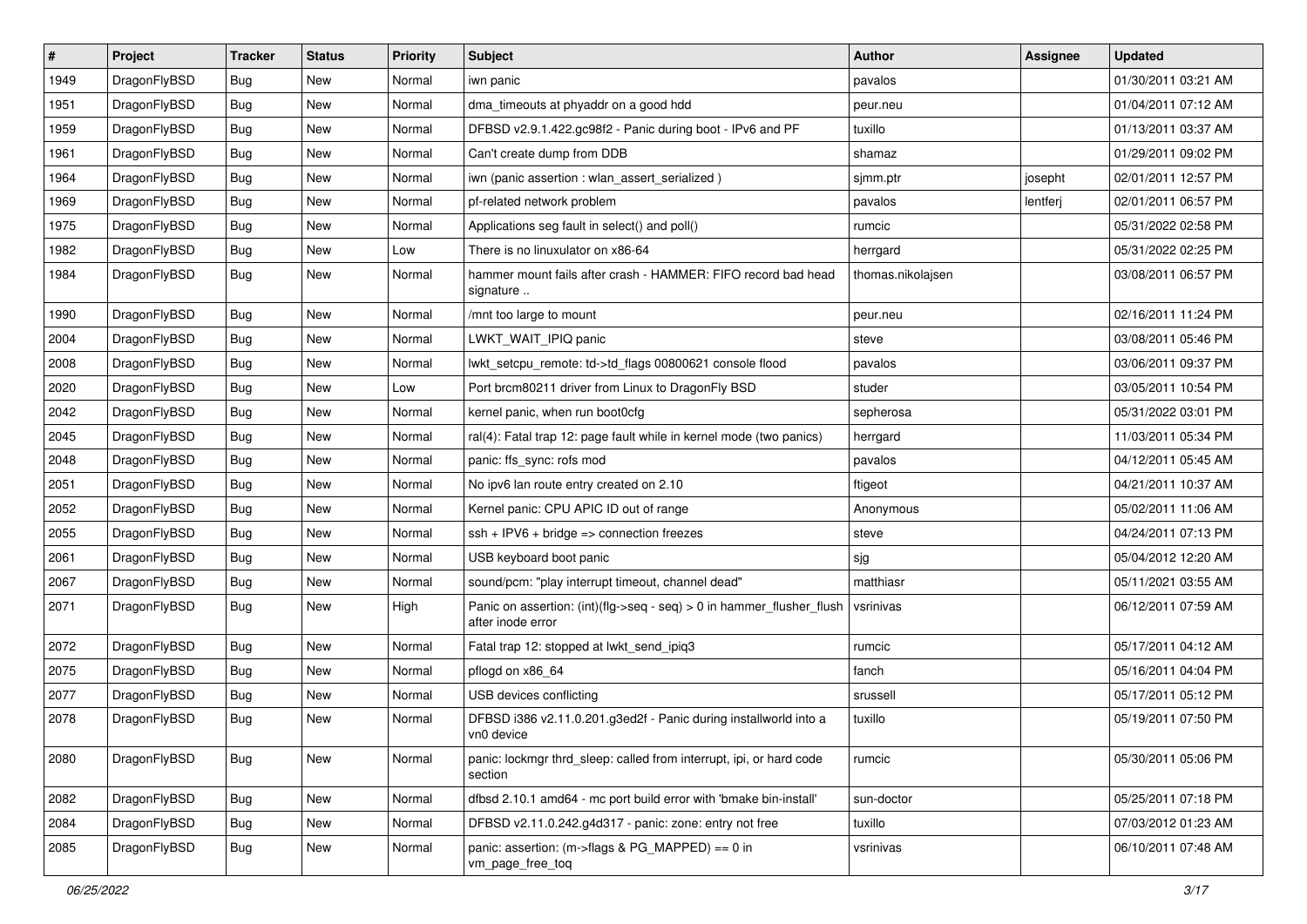| #    | Project      | <b>Tracker</b> | <b>Status</b> | <b>Priority</b> | Subject                                                                                 | Author        | <b>Assignee</b> | <b>Updated</b>      |
|------|--------------|----------------|---------------|-----------------|-----------------------------------------------------------------------------------------|---------------|-----------------|---------------------|
| 2092 | DragonFlyBSD | Bug            | <b>New</b>    | Normal          | Panic: Bad link elm 0x next->prev != elm                                                | masterblaster | dillon          | 12/04/2011 12:49 PM |
| 2094 | DragonFlyBSD | Bug            | <b>New</b>    | Normal          | Segfault when gdb printing backtrace from core dump                                     | greenrd       |                 | 06/25/2011 04:14 PM |
| 2095 | DragonFlyBSD | <b>Bug</b>     | New           | Low             | Running installer post-install: Unsupported DFUI transport "                            | greenrd       |                 | 06/26/2011 09:20 AM |
| 2098 | DragonFlyBSD | Submit         | New           | Normal          | [PATCH] correct ath man page example<br>(/usr/src/share/man/man4/ath.4)                 | nobody        |                 | 11/15/2011 12:27 AM |
| 2099 | DragonFlyBSD | <b>Bug</b>     | New           | Normal          | page fault panic in vm system                                                           | pavalos       |                 | 07/10/2011 08:51 AM |
| 2104 | DragonFlyBSD | Bug            | <b>New</b>    | Normal          | network configuration seg. fault on install CD                                          | navratil      |                 | 07/26/2011 07:55 AM |
| 2107 | DragonFlyBSD | <b>Bug</b>     | New           | Normal          | 2.10.1 sata dvd drive issue                                                             | ausppc        |                 | 07/31/2011 08:41 PM |
| 2113 | DragonFlyBSD | Bug            | <b>New</b>    | Normal          | nmalloc threaded program fork leak                                                      | vsrinivas     | vsrinivas       | 08/11/2011 07:25 PM |
| 2115 | DragonFlyBSD | Bug            | <b>New</b>    | Normal          | [msk] system freeze after receive some paquet                                           | bsdsx         |                 | 08/22/2011 10:22 AM |
| 2117 | DragonFlyBSD | <b>Bug</b>     | New           | High            | ACPI and/or bce(4) problem with 2.11.0.673.g0d557 on HP DL380<br>G6                     | pauska        |                 | 08/22/2011 10:15 AM |
| 2122 | DragonFlyBSD | Submit         | New           | Normal          | [Review] Fixes to the VFS layer                                                         | ftigeot       |                 | 05/31/2022 03:25 PM |
| 2123 | DragonFlyBSD | Bug            | New           | Normal          | hammer is losing files                                                                  | schmir        |                 | 08/30/2011 07:56 PM |
| 2124 | DragonFlyBSD | Bug            | <b>New</b>    | Normal          | getty repeating too quickly on port /dev/ttyv0                                          | sgeorge.ml    |                 | 09/01/2011 04:28 AM |
| 2125 | DragonFlyBSD | <b>Bug</b>     | New           | Normal          | Weird garbage in dmesg                                                                  | herrgard      |                 | 08/30/2011 08:04 PM |
| 2129 | DragonFlyBSD | Bug            | New           | Normal          | DFBSD v2.11.0.661.gf9438 i386 - panic: lockmgr thrd_sleep                               | tuxillo       |                 | 09/05/2011 09:49 AM |
| 2136 | DragonFlyBSD | Bug            | <b>New</b>    | Normal          | socketpair() doesn't free file descriptors on copyout failure                           | vsrinivas     |                 | 04/05/2013 09:13 AM |
| 2138 | DragonFlyBSD | <b>Bug</b>     | New           | Normal          | > 100% CPU usage                                                                        | robin.carey1  |                 | 09/26/2011 12:20 PM |
| 2140 | DragonFlyBSD | Bug            | <b>New</b>    | High            | hammer_io_delallocate panic with 'duplicate entry' message                              | ttw           |                 | 10/07/2011 12:22 PM |
| 2141 | DragonFlyBSD | <b>Bug</b>     | New           | Urgent          | loader and/or documentation broken                                                      | sjg           |                 | 01/20/2012 10:51 AM |
| 2153 | DragonFlyBSD | <b>Bug</b>     | New           | Normal          | Too many unuseful warnings at boot                                                      | juanfra684    |                 | 10/18/2011 10:16 PM |
| 2154 | DragonFlyBSD | <b>Bug</b>     | <b>New</b>    | Normal          | vkernel copyout() doesn't return EFAULT on error                                        | vsrinivas     |                 | 10/20/2011 03:53 AM |
| 2158 | DragonFlyBSD | <b>Bug</b>     | New           | Normal          | iwn panics with assertion on boot.                                                      | eocallaghan   |                 | 10/24/2011 04:13 PM |
| 2161 | DragonFlyBSD | Bug            | New           | Normal          | Outdated xorg.conf file gets installed into etc and screws up mouse                     | eocallaghan   |                 | 10/27/2011 01:51 PM |
| 2164 | DragonFlyBSD | Bug            | New           | Normal          | panic on reboot from usb.                                                               | eocallaghan   |                 | 10/27/2011 09:29 AM |
| 2166 | DragonFlyBSD | <b>Bug</b>     | <b>New</b>    | Normal          | DFBSD v2.13.0.109.g05b9d - Strange lockups                                              | tuxillo       |                 | 10/29/2011 11:20 AM |
| 2167 | DragonFlyBSD | <b>Bug</b>     | New           | Normal          | shutdown/reboot fails after uptime msg                                                  | marino        |                 | 11/28/2011 03:01 AM |
| 2171 | DragonFlyBSD | Bug            | New           | Normal          | DFBSD v2.13.0.151.gdc8442 - panic: assertion "(*ptep &<br>$(PG$ MANAGED PG_V)) == PG_V" | tuxillo       |                 | 11/04/2011 05:06 PM |
| 2182 | DragonFlyBSD | Bug            | New           | Normal          | if msk PHY FIFO underrun/overflow                                                       | nonsolosoft   |                 | 09/03/2012 06:39 AM |
| 2199 | DragonFlyBSD | <b>Bug</b>     | New           | Normal          | screen segfaults if utmpx isn't present                                                 | pavalos       |                 | 11/15/2011 10:52 PM |
| 2210 | DragonFlyBSD | Bug            | New           | Normal          | Bugtracker cannot assign default project for new users                                  | ahuete.devel  |                 | 11/17/2011 11:30 AM |
| 2224 | DragonFlyBSD | <b>Bug</b>     | New           | Normal          | v2.13.0.291.gaa7ec - Panic on fq while installing world                                 | tuxillo       |                 | 11/18/2011 01:40 AM |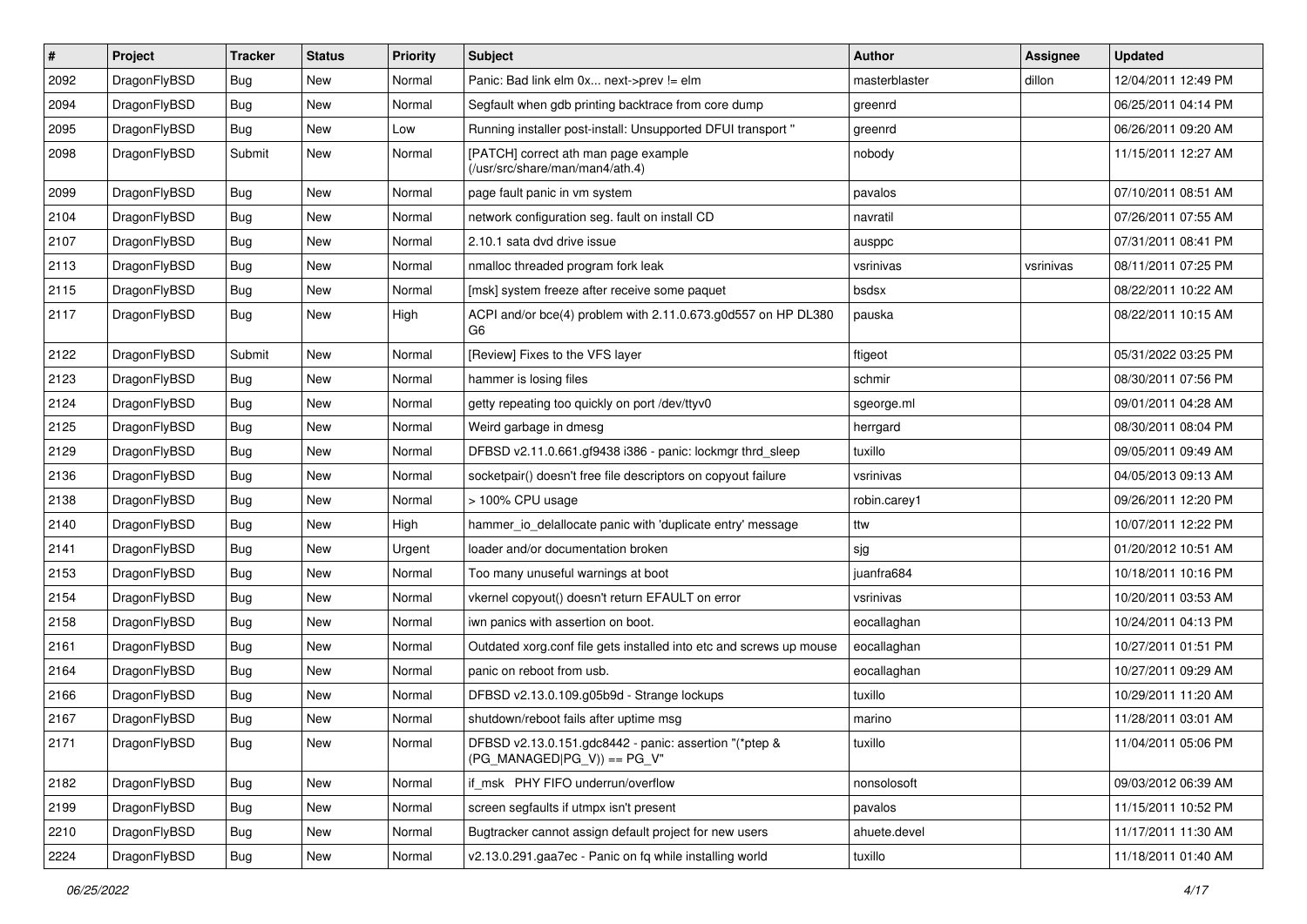| #    | Project      | <b>Tracker</b> | <b>Status</b> | <b>Priority</b> | Subject                                                                                                    | <b>Author</b> | <b>Assignee</b> | <b>Updated</b>      |
|------|--------------|----------------|---------------|-----------------|------------------------------------------------------------------------------------------------------------|---------------|-----------------|---------------------|
| 2245 | DragonFlyBSD | <b>Bug</b>     | <b>New</b>    | Normal          | panic: assertion "ref < &td->td_toks_end" failed in lwkt_gettoken at<br>/usr/src/sys/kern/lwkt_token.c:588 | juanfra684    |                 | 11/22/2011 07:41 PM |
| 2248 | DragonFlyBSD | <b>Bug</b>     | <b>New</b>    | Normal          | sysctl panic                                                                                               | pavalos       |                 | 11/23/2011 06:23 PM |
| 2250 | DragonFlyBSD | <b>Bug</b>     | New           | Normal          | Kernel panic                                                                                               | adamk         |                 | 11/23/2018 01:10 AM |
| 2252 | DragonFlyBSD | <b>Bug</b>     | <b>New</b>    | Low             | snd hda not useable if loaded via /boot/loader.conf                                                        | xbit          | swildner        | 12/14/2011 12:23 AM |
| 2254 | DragonFlyBSD | <b>Bug</b>     | New           | Normal          | panic: assertion "ref < &td->td toks end" failed in lwkt gettoken at<br>/usr/src/sys/kern/lwkt token.c:588 | eocallaghan   |                 | 12/05/2011 10:21 PM |
| 2265 | DragonFlyBSD | Bug            | <b>New</b>    | Normal          | mbsrtowcs does not properly handle invalid mbstate t in ps                                                 | c.turner1     | swildner        | 01/10/2012 07:56 PM |
| 2283 | DragonFlyBSD | <b>Bug</b>     | New           | Normal          | DFBSD DragonFly v2.13.0.957.g4f459 - pmap_release: page<br>should already be gone 0xc27120bc               | tuxillo       |                 | 01/23/2012 03:03 AM |
| 2287 | DragonFlyBSD | <b>Bug</b>     | <b>New</b>    | Normal          | HAMMER(ROOT) Illegal UNDO TAIL signature at<br>300000001967c000                                            | y0n3t4n1      |                 | 11/07/2018 01:22 AM |
| 2292 | DragonFlyBSD | <b>Bug</b>     | <b>New</b>    | Normal          | re interface with jumbo frames (mtu larger than 1500) hangs after<br>some traffic                          | Anonymous     |                 | 01/31/2012 12:11 AM |
| 2297 | DragonFlyBSD | <b>Bug</b>     | <b>New</b>    | Normal          | strange NFS (client) error messages / problems                                                             | Anonymous     |                 | 02/19/2012 02:59 PM |
| 2306 | DragonFlyBSD | <b>Bug</b>     | <b>New</b>    | Normal          | a crash starts the kernel debugger in text mode, but just reboots in X                                     | phma          |                 | 02/11/2012 08:02 PM |
| 2308 | DragonFlyBSD | <b>Bug</b>     | New           | Normal          | System freeze when unloading snd hda                                                                       | jaydg         |                 | 02/19/2012 07:15 AM |
| 2311 | DragonFlyBSD | <b>Bug</b>     | <b>New</b>    | Normal          | Xorg crash having something to do with drm                                                                 | phma          |                 | 02/22/2012 09:59 AM |
| 2316 | DragonFlyBSD | <b>Bug</b>     | <b>New</b>    | Normal          | Ungraceful invalid password handling for adding a new user in the<br>installer                             | rune          |                 | 04/27/2012 11:23 PM |
| 2319 | DragonFlyBSD | <b>Bug</b>     | <b>New</b>    | Normal          | crypt/passwd forward compat                                                                                | c.turner1     |                 | 02/28/2012 12:39 PM |
| 2324 | DragonFlyBSD | Bug            | <b>New</b>    | Normal          | natacotrol support > 2TB not working even after the ftigeot patch                                          | zenny         |                 | 03/03/2012 01:00 AM |
| 2329 | DragonFlyBSD | <b>Bug</b>     | New           | Normal          | ibm x3550 & acpi                                                                                           | ano           |                 | 06/03/2014 11:37 AM |
| 2331 | DragonFlyBSD | <b>Bug</b>     | New           | Normal          | reading mouse mode from unopen file descriptor hangs mouse<br>driver                                       | phma          |                 | 03/14/2012 09:43 AM |
| 2369 | DragonFlyBSD | <b>Bug</b>     | <b>New</b>    | Normal          | panic: Bad link elm 0xffffffe07edf6068 next->prev != elm                                                   | jaydg         |                 | 08/15/2012 03:04 AM |
| 2370 | DragonFlyBSD | <b>Bug</b>     | New           | Normal          | panic: ffs valloc: dup alloc                                                                               | marino        | vsrinivas       | 02/01/2013 09:28 AM |
| 2371 | DragonFlyBSD | <b>Bug</b>     | New           | Normal          | Timezone problem with America/Sao_Paulo                                                                    | raitech       |                 | 05/17/2012 01:42 PM |
| 2387 | DragonFlyBSD | <b>Bug</b>     | <b>New</b>    | Normal          | hammer ignores -t during dedup                                                                             | phma          |                 | 06/17/2012 12:30 PM |
| 2389 | DragonFlyBSD | Bug            | <b>New</b>    | Normal          | computer crashed while listing processes                                                                   | phma          |                 | 06/18/2012 02:49 PM |
| 2403 | DragonFlyBSD | Bug            | <b>New</b>    | Low             | newfs -E doesn't handle /dev/serno device names properly                                                   | ftigeot       |                 | 08/17/2012 05:07 AM |
| 2412 | DragonFlyBSD | Bug            | New           | Normal          | wlan0 fails to get address via dhclient                                                                    | nonsolosoft   |                 | 08/30/2012 05:55 AM |
| 2416 | DragonFlyBSD | <b>Bug</b>     | New           | Normal          | entry can be removed on mounted nfs filesystem                                                             | ftigeot       | tuxillo         | 06/03/2014 04:40 AM |
| 2421 | DragonFlyBSD | <b>Bug</b>     | New           | High            | Kernel panic: vm fault: page 0xc0f70000 not busy!                                                          | lentferj      |                 | 10/03/2012 08:16 AM |
| 2423 | DragonFlyBSD | <b>Bug</b>     | New           | Urgent          | After multiple panics/locks, hitting KKASSERT in<br>hammer_init_cursor                                     | rumcic        |                 | 09/18/2012 02:28 AM |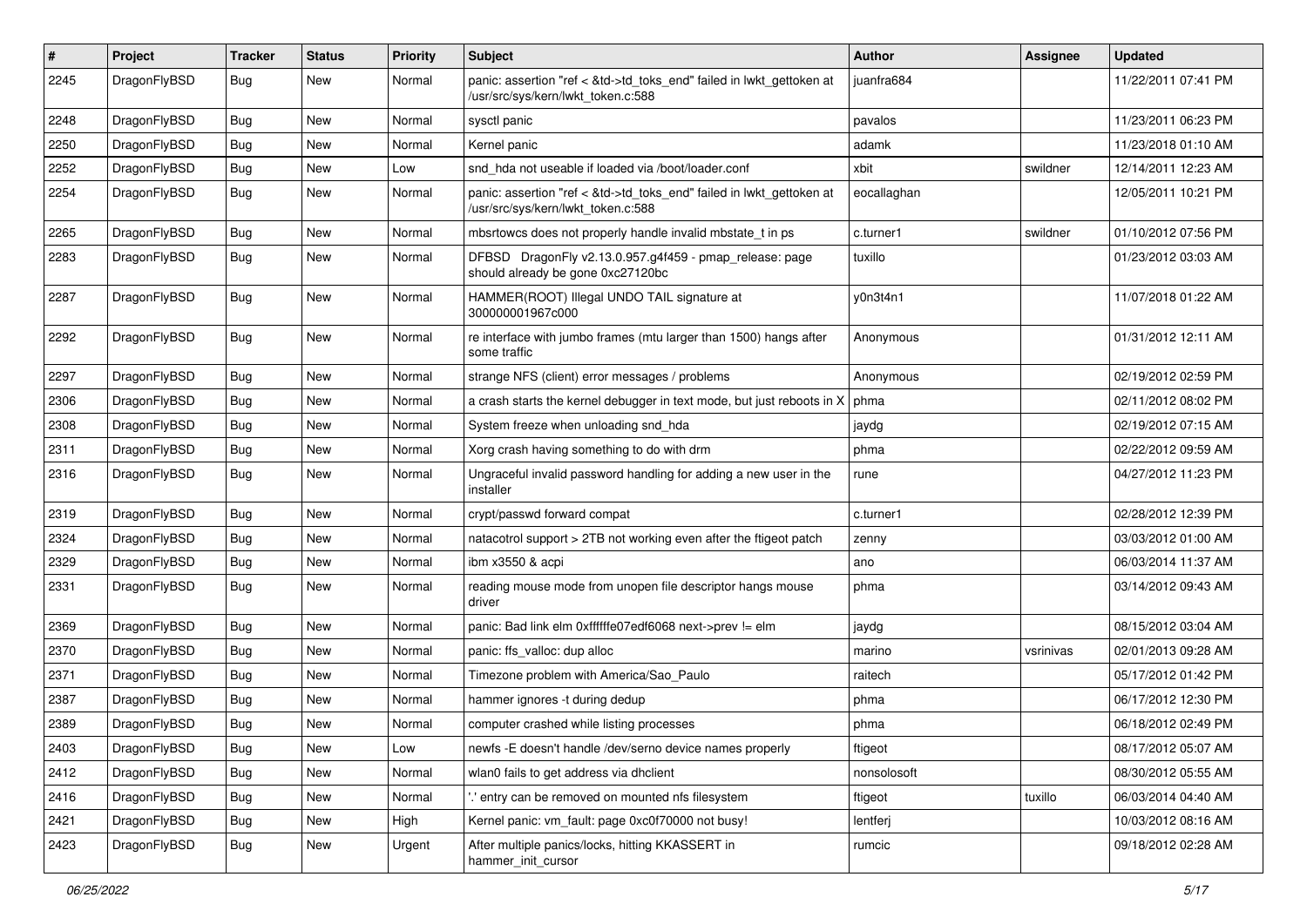| #    | Project      | <b>Tracker</b> | <b>Status</b> | <b>Priority</b> | Subject                                                                                                                      | <b>Author</b>     | Assignee  | <b>Updated</b>      |
|------|--------------|----------------|---------------|-----------------|------------------------------------------------------------------------------------------------------------------------------|-------------------|-----------|---------------------|
| 2430 | DragonFlyBSD | Bug            | New           | Normal          | Alternate Password Hash method                                                                                               | robin.carey1      |           | 10/07/2012 06:28 AM |
| 2434 | DragonFlyBSD | <b>Bug</b>     | New           | Normal          | BTX Halted - Boot fails on USB/GUI                                                                                           | lucmv             |           | 10/17/2012 08:12 PM |
| 2436 | DragonFlyBSD | Bug            | <b>New</b>    | Normal          | panic: assertion "lp->lwp_qcpu == dd->cpuid" failed in<br>dfly_acquire_curproc                                               | thomas.nikolajsen |           | 01/23/2013 11:07 AM |
| 2444 | DragonFlyBSD | Bug            | <b>New</b>    | Normal          | Crash during Hammer overnight cleanup                                                                                        | justin            |           | 11/04/2012 07:58 AM |
| 2453 | DragonFlyBSD | <b>Bug</b>     | New           | Normal          | panic: assertion "gd->gd_spinlocks == 0" failed                                                                              | Johannes.Hofmann  |           | 11/12/2012 12:54 PM |
| 2473 | DragonFlyBSD | Bug            | New           | Normal          | Kernel crash when trying to up the wpi0 device (Dfly<br>v3.3.0.758.g47388-DEVELOPMENT)                                       | tomaz             |           | 02/24/2014 08:50 AM |
| 2489 | DragonFlyBSD | Bug            | <b>New</b>    | Normal          | nmalloc doesn't cache VA for allocations > 8KB                                                                               | vsrinivas         |           | 06/10/2014 05:51 AM |
| 2490 | DragonFlyBSD | Bug            | New           | Normal          | nmalloc should color addresses to avoid cache bank conflictsw                                                                | vsrinivas         |           | 06/10/2014 05:51 AM |
| 2493 | DragonFlyBSD | <b>Bug</b>     | <b>New</b>    | Normal          | vidcontrol: invalid video mode name                                                                                          | Svarov            |           | 01/24/2013 09:55 AM |
| 2495 | DragonFlyBSD | Bug            | New           | High            | DFBSD v3.3.0.960.g553fe7 - ocnt != 0" failed in<br>prop_object_release                                                       | tuxillo           |           | 05/31/2022 04:08 PM |
| 2496 | DragonFlyBSD | Bug            | New           | Normal          | NTFS malloc limit exceeded                                                                                                   | plasmob           | tuxillo   | 02/19/2013 08:47 AM |
| 2498 | DragonFlyBSD | Bug            | New           | Normal          | DFBSD v3.2.2-RELEASE - LIST_FIRST(&bp->b_dep) == NULL"<br>failed in vfs_vmio_release                                         | tuxillo           |           | 05/31/2022 04:09 PM |
| 2509 | DragonFlyBSD | Bug            | <b>New</b>    | Normal          | Redefinition of DIRBLKSIZ in restore(8)                                                                                      | swildner          |           | 06/04/2022 04:40 AM |
| 2520 | DragonFlyBSD | Bug            | New           | Normal          | panic: assertion "IS_SERIALIZED((ifp->if_serializer))" failed in<br>if_default_serialize_assert at /usr/src/sys/net/if.c:437 | ano               |           | 03/09/2013 12:14 AM |
| 2526 | DragonFlyBSD | <b>Bug</b>     | <b>New</b>    | Normal          | hammer cleanup doesn't run on first day of DST                                                                               | pavalos           |           | 10/18/2016 05:28 PM |
| 2529 | DragonFlyBSD | Bug            | <b>New</b>    | Low             | Sundance network adapter is not detected and attached                                                                        | kworr             |           | 03/25/2013 02:29 AM |
| 2531 | DragonFlyBSD | Bug            | New           | Normal          | camcontrol fails to disable APM                                                                                              | m.lombardi85      |           | 03/23/2013 12:28 PM |
| 2535 | DragonFlyBSD | Bug            | New           | Normal          | Imap processes apparentlt blocked on disk I/O                                                                                | ftigeot           |           | 04/02/2013 09:31 AM |
| 2544 | DragonFlyBSD | Bug            | New           | Normal          | live DVD system boot (menu option 1) caused db> prompt on<br>PE1950                                                          | estrabd           |           | 05/11/2021 03:54 AM |
| 2547 | DragonFlyBSD | <b>Bug</b>     | New           | High            | crashed while doing a dry run of pkg_rolling-replace                                                                         | phma              |           | 04/18/2013 10:40 PM |
| 2552 | DragonFlyBSD | Bug            | New           | Low             | hammer recovery should indicate progress                                                                                     | phma              |           | 05/03/2013 12:13 AM |
| 2557 | DragonFlyBSD | Bug            | New           | Normal          | stock 3.4.1 kernel halts during booting if dm and dm_target_crypt<br>are loaded and RAID controller is present               | phma              |           | 05/12/2013 10:38 PM |
| 2565 | DragonFlyBSD | Bug            | <b>New</b>    | Normal          | "ifconfig ix0 up" panic                                                                                                      | Itpig402a         |           | 06/03/2013 05:46 AM |
| 2568 | DragonFlyBSD | <b>Bug</b>     | New           | Normal          | AHCI panic                                                                                                                   | josepht           |           | 06/07/2013 05:52 PM |
| 2569 | DragonFlyBSD | <b>Bug</b>     | <b>New</b>    | Normal          | ctime NFS                                                                                                                    | ferney            |           | 08/11/2013 04:35 AM |
| 2577 | DragonFlyBSD | Bug            | <b>New</b>    | Normal          | virtio-blk iops performance is cpu limited on high end devices                                                               | gjs278            | vsrinivas | 08/01/2013 02:28 PM |
| 2585 | DragonFlyBSD | <b>Bug</b>     | New           | Normal          | Dfly 3.4.3 on ESXi 5.1, HP Smart Array P410 passthrough<br>recognised, but not functioning                                   | yggdrasil         | swildner  | 05/09/2022 08:14 AM |
| 2586 | DragonFlyBSD | <b>Bug</b>     | New           | Normal          | pf: "modulate" state seems problematic                                                                                       | srussell          |           | 09/25/2013 07:36 PM |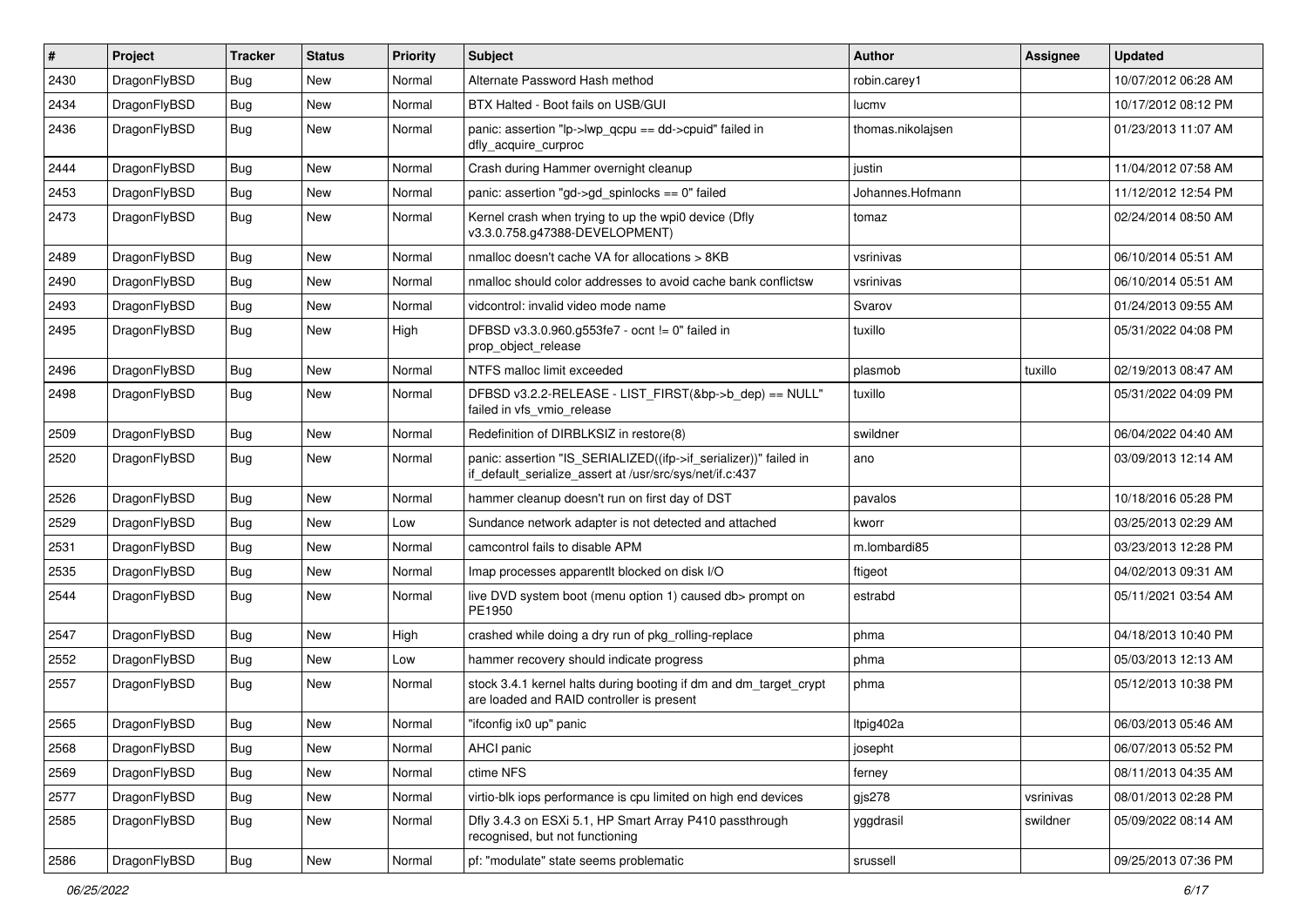| #    | Project      | <b>Tracker</b> | <b>Status</b> | <b>Priority</b> | Subject                                                                                                  | Author            | Assignee | <b>Updated</b>      |
|------|--------------|----------------|---------------|-----------------|----------------------------------------------------------------------------------------------------------|-------------------|----------|---------------------|
| 2587 | DragonFlyBSD | Bug            | New           | Normal          | SATA DVD writer not detected by DragonFly                                                                | srussell          |          | 09/04/2020 08:55 AM |
| 2595 | DragonFlyBSD | <b>Bug</b>     | New           | Normal          | DragonFly 3.4.3 crashes on SUN Blade X6250 with Qlogic ISP 2432<br>FC card                               | Turvamies         |          | 10/07/2013 11:53 AM |
| 2598 | DragonFlyBSD | Bug            | <b>New</b>    | Normal          | i386 via USB Booting                                                                                     | mbzadegan         |          | 10/21/2013 02:28 AM |
| 2604 | DragonFlyBSD | Bug            | New           | Normal          | dell laptop does not boot with LATEST                                                                    | isenmann          |          | 11/20/2013 02:07 AM |
| 2609 | DragonFlyBSD | Bug            | <b>New</b>    | Normal          | master: panic: assertion<br>"LWKT_TOKEN_HELD_ANY(vm_object_token(object))" failed in<br>swp_pager_lookup | thomas.nikolajsen |          | 11/28/2013 11:36 AM |
| 2611 | DragonFlyBSD | Bug            | <b>New</b>    | Normal          | Change in IP address results in network not working                                                      | phma              |          | 12/05/2013 07:55 PM |
| 2618 | DragonFlyBSD | Bug            | <b>New</b>    | Normal          | mouse problem on RELEASE-3_6_0                                                                           | FilippoMo         |          | 12/20/2013 03:26 AM |
| 2619 | DragonFlyBSD | <b>Bug</b>     | New           | Normal          | DragonFly 3.6 can't be installed on a 6TB volume                                                         | ftigeot           |          | 02/23/2014 11:55 PM |
| 2620 | DragonFlyBSD | Bug            | <b>New</b>    | Normal          | moused problem                                                                                           | FilippoMo         |          | 12/20/2013 10:32 AM |
| 2621 | DragonFlyBSD | Bug            | <b>New</b>    | Normal          | core dump using cdrom                                                                                    | nonsolosoft       |          | 12/27/2013 12:43 AM |
| 2622 | DragonFlyBSD | Bug            | <b>New</b>    | Normal          | VAIO FIT15E fn keys support                                                                              | nonsolosoft       |          | 12/31/2013 01:31 AM |
| 2626 | DragonFlyBSD | Bug            | New           | Normal          | iwn driver drops with error: "firmware error 'iwn_intr: fatal firmware<br>error"                         | rodyaj            |          | 01/09/2014 05:50 AM |
| 2629 | DragonFlyBSD | Bug            | New           | Normal          | Replace gcc44 with llvm34, clang34, and libc++                                                           | tuxillo           |          | 06/02/2014 02:30 PM |
| 2630 | DragonFlyBSD | Bug            | <b>New</b>    | Normal          | Bring in latest iconv fixes from FreeBSD10 as well as csmapper<br>updates                                | tuxillo           |          | 05/11/2021 03:54 AM |
| 2641 | DragonFlyBSD | Bug            | <b>New</b>    | Normal          | Panic when loading natapci as module                                                                     | tuxillo           |          | 05/11/2021 03:54 AM |
| 2645 | DragonFlyBSD | Bug            | <b>New</b>    | Normal          | panic with dsched fq and ioprio                                                                          | jyoung15          |          | 02/20/2014 07:29 AM |
| 2647 | DragonFlyBSD | Bug            | New           | Normal          | HAMMER panic on 3.6.0                                                                                    | tuxillo           |          | 05/11/2021 03:54 AM |
| 2652 | DragonFlyBSD | Bug            | New           | Normal          | 189a0ff3761b47  ix: Implement MSI-X support locks up Lenovo<br>S10 Intel Atom n270                       | davshao           |          | 05/14/2014 01:55 AM |
| 2657 | DragonFlyBSD | Bug            | <b>New</b>    | High            | Needs acl to migrate our servers                                                                         | ferney            |          | 03/31/2014 11:37 AM |
| 2674 | DragonFlyBSD | Bug            | <b>New</b>    | Normal          | <b>GPT Support</b>                                                                                       | ftigeot           |          | 12/28/2015 02:54 PM |
| 2675 | DragonFlyBSD | Bug            | <b>New</b>    | Low             | Ultimate N WiFi Link 5300 get iwn_intr: fatal firmware error on 5GHz                                     | revuwa            |          | 05/11/2021 04:07 AM |
| 2680 | DragonFlyBSD | Bug            | <b>New</b>    | Low             | boot0cfg update makes box unbootable                                                                     | herrgard          |          | 06/10/2014 06:02 AM |
| 2687 | DragonFlyBSD | <b>Bug</b>     | New           | Normal          | natacontrol software RAID in installer                                                                   | csmelosky         |          | 06/22/2014 12:03 PM |
| 2688 | DragonFlyBSD | Bug            | New           | Normal          | 67613368bdda7 Fix wrong checks for U4B presence Asrock Z77M<br>difficulty detecting USB keyboard         | davshao           |          | 06/28/2014 07:08 PM |
| 2708 | DragonFlyBSD | <b>Bug</b>     | <b>New</b>    | Normal          | unable to send TCP nor UDP on age(4) interface                                                           | dermiste          |          | 05/11/2021 03:54 AM |
| 2712 | DragonFlyBSD | Bug            | New           | Normal          | connect(2) returns EINVAL when retrying after ECONNREFUSED                                               | jorisgio          |          | 08/14/2014 05:31 PM |
| 2735 | DragonFlyBSD | Bug            | <b>New</b>    | Urgent          | iwn panics SYSSASSERT                                                                                    | cnb               |          | 05/11/2021 03:55 AM |
| 2736 | DragonFlyBSD | <b>Bug</b>     | New           | High            | kernel panics on acpi_timer_probe function                                                               | cnb               |          | 05/11/2021 03:55 AM |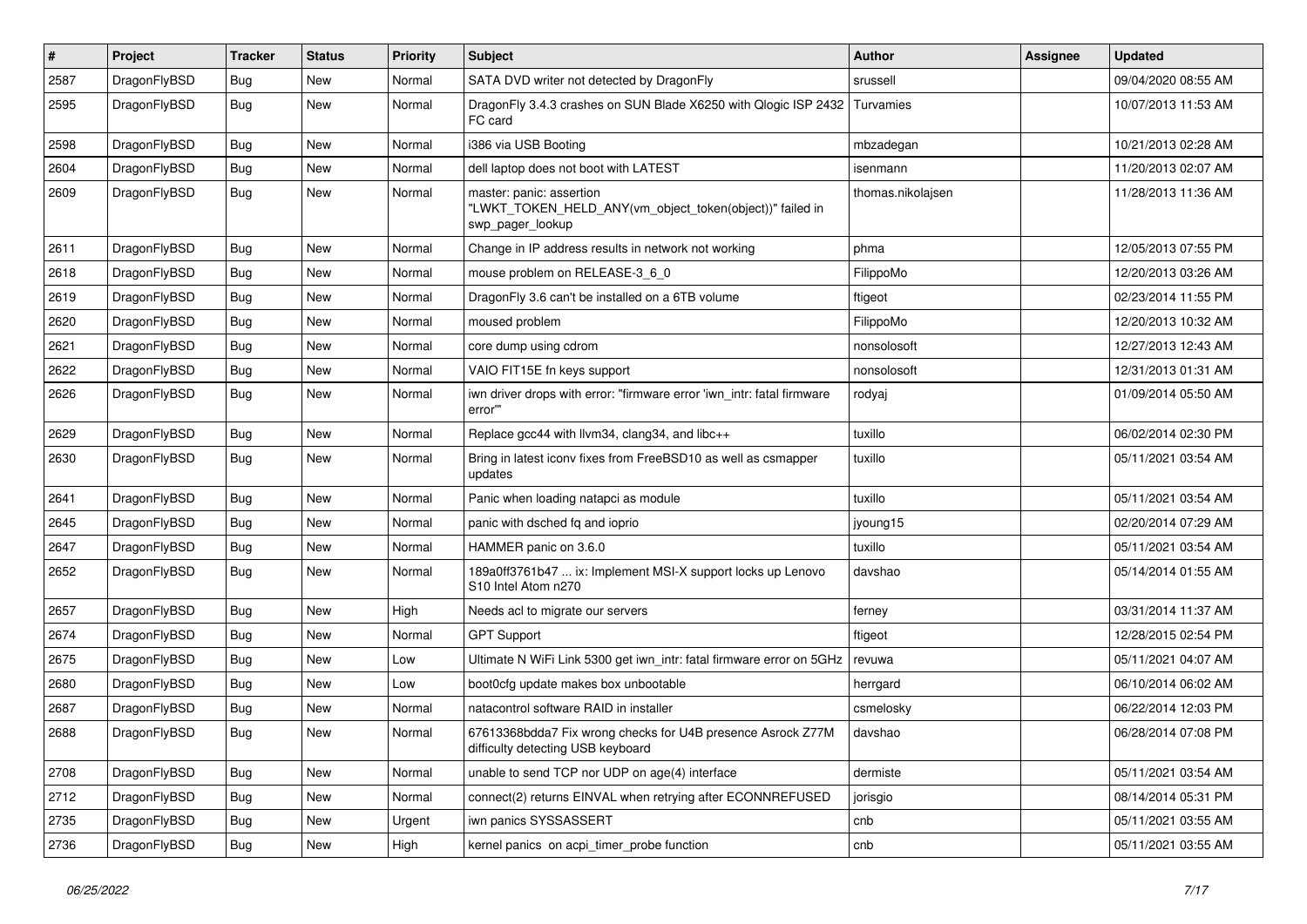| $\vert$ # | Project      | <b>Tracker</b> | <b>Status</b> | <b>Priority</b> | <b>Subject</b>                                                                                                                                           | <b>Author</b>    | Assignee  | <b>Updated</b>      |
|-----------|--------------|----------------|---------------|-----------------|----------------------------------------------------------------------------------------------------------------------------------------------------------|------------------|-----------|---------------------|
| 2738      | DragonFlyBSD | Bug            | <b>New</b>    | Normal          | Hammer: Strange behavior when trying to recover old version of<br>moved file                                                                             | roland           |           | 11/20/2014 08:02 AM |
| 2746      | DragonFlyBSD | Bug            | New           | Normal          | some fraction of xterms started from the xmonad window manager<br>get killed with SIGALRM                                                                | isenmann         | profmakx  | 12/28/2014 02:51 AM |
| 2788      | DragonFlyBSD | Bug            | <b>New</b>    | Normal          | ioctl GSLICEINFO: Not working for vnode slice                                                                                                            | mneumann         |           | 02/12/2015 07:49 AM |
| 2790      | DragonFlyBSD | Submit         | New           | Low             | filedesc softrefs increment code factoring                                                                                                               | dclink           |           | 02/21/2015 04:00 AM |
| 2799      | DragonFlyBSD | Bug            | <b>New</b>    | Normal          | Fatal trap 12 caused by moused(8) -p/dev/cual0                                                                                                           | opvalues         |           | 03/04/2015 11:01 PM |
| 2802      | DragonFlyBSD | <b>Bug</b>     | <b>New</b>    | Normal          | USB Wifi urtwn0 crash from cd boot                                                                                                                       | opvalues         |           | 03/10/2015 01:07 AM |
| 2803      | DragonFlyBSD | Bug            | <b>New</b>    | Normal          | HAMMER: Warning: UNDO area too small!                                                                                                                    | ftigeot          |           | 03/11/2015 03:42 PM |
| 2806      | DragonFlyBSD | <b>Bug</b>     | <b>New</b>    | Normal          | failed to configure a link-local address on ath $0$ (errno = 22)                                                                                         | Chingyuan        |           | 05/25/2021 01:00 AM |
| 2808      | DragonFlyBSD | <b>Bug</b>     | <b>New</b>    | Normal          | X freeze by switching between X and VT - results in black screen                                                                                         | lukesky333       |           | 05/11/2021 03:55 AM |
| 2809      | DragonFlyBSD | Bug            | <b>New</b>    | Normal          | hammer mirror-stream                                                                                                                                     | masu             |           | 04/10/2015 12:33 AM |
| 2812      | DragonFlyBSD | Bug            | <b>New</b>    | Normal          | Panic on Intel DE3815TYKHE                                                                                                                               | tmorp            |           | 05/14/2015 03:14 PM |
| 2816      | DragonFlyBSD | Bug            | New           | Normal          | A multitasking process being debugged can get stuck                                                                                                      | phma             |           | 05/19/2015 03:57 AM |
| 2820      | DragonFlyBSD | Bug            | New           | Normal          | TP-Link USB Wi-Fi adapter cannot be reattached to the system                                                                                             | shamaz           |           | 05/22/2015 09:45 PM |
| 2822      | DragonFlyBSD | <b>Bug</b>     | <b>New</b>    | Normal          | USB 3.0 stick throws "reading primary partition table: error<br>accessing offset 000[] for 152" error, while the stick works on any<br>other OS I tested | revuwa           | profmakx  | 06/29/2015 05:56 AM |
| 2825      | DragonFlyBSD | <b>Bug</b>     | <b>New</b>    | High            | 3x dhclient = hanging system (objcache exhausted)                                                                                                        | jaccovonb        | sepherosa | 05/11/2021 03:55 AM |
| 2828      | DragonFlyBSD | Bug            | New           | High            | On AMD APUs and Bulldozer CPUs, the machdep.cpu idle hit<br>sysctl should be 3 by default                                                                | vadaszi          | vadaszi   | 05/11/2021 04:07 AM |
| 2835      | DragonFlyBSD | Bug            | <b>New</b>    | Normal          | /usr/include/c++/5.0/bits/c++locale.h likes<br>POSIX C SOURCE>=200809                                                                                    | davshao          |           | 11/18/2015 03:40 AM |
| 2840      | DragonFlyBSD | <b>Bug</b>     | <b>New</b>    | Normal          | wrong voltage is reported                                                                                                                                | yellowrabbit2010 |           | 09/11/2015 06:09 PM |
| 2852      | DragonFlyBSD | Bug            | New           | Normal          | Hammer File System - hangs on undo during system boot / mount -<br>will not recover on DragonFlyBSD newer than 3.6.0                                     | abale            |           | 05/11/2021 04:07 AM |
| 2857      | DragonFlyBSD | <b>Bug</b>     | <b>New</b>    | Normal          | hammer stalls via bitcoin-qt                                                                                                                             | tkusumi          |           | 11/30/2015 06:52 AM |
| 2858      | DragonFlyBSD | Bug            | New           | Low             | Installer "Local or UTC" question should have "No" selected by<br>default.                                                                               | cgag             |           | 12/02/2015 01:18 PM |
| 2859      | DragonFlyBSD | <b>Bug</b>     | <b>New</b>    | Low             | Installer configuration menu always highlights "Select timezone", no<br>matter which step was last completed.                                            | cgag             |           | 12/02/2015 01:54 PM |
| 2863      | DragonFlyBSD | <b>Bug</b>     | <b>New</b>    | Normal          | HAMMER synch tid is zero                                                                                                                                 | shamaz           |           | 12/12/2015 11:24 PM |
| 2870      | DragonFlyBSD | Bug            | New           | High            | Broken text and icons when glamor acceleration is used                                                                                                   | 375gnu           | ftigeot   | 01/31/2016 12:13 AM |
| 2874      | DragonFlyBSD | Bug            | New           | Normal          | make world DESTDIR=/emptydir fails                                                                                                                       | pascii           |           | 12/25/2015 07:04 AM |
| 2877      | DragonFlyBSD | Bug            | <b>New</b>    | Low             | sed fails when working with UTF-8 locale and non-UTF symbols                                                                                             | arcade@b1t.name  |           | 12/30/2015 11:20 AM |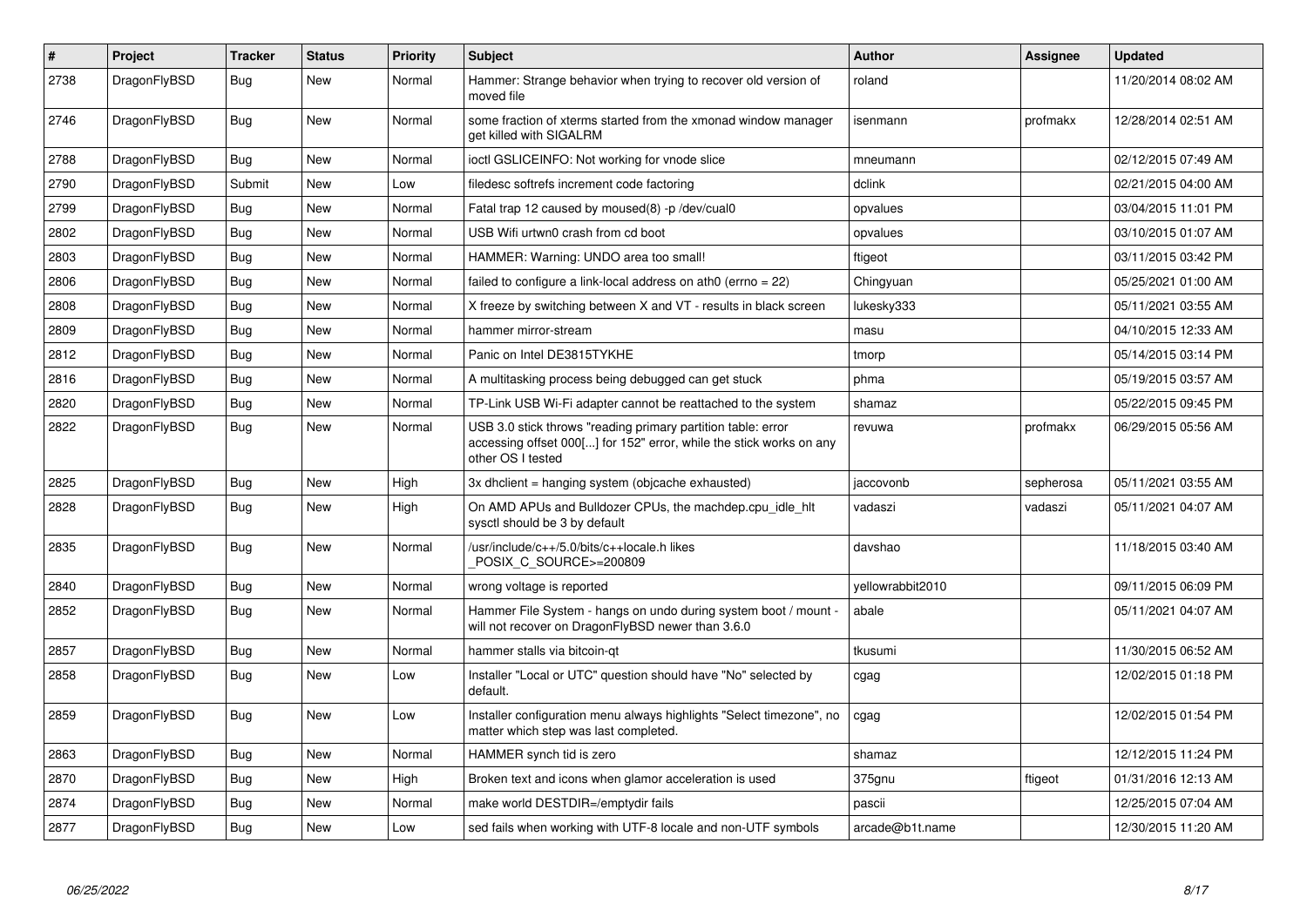| $\#$ | Project      | <b>Tracker</b> | <b>Status</b> | <b>Priority</b> | Subject                                                                                                 | <b>Author</b>   | Assignee | <b>Updated</b>      |
|------|--------------|----------------|---------------|-----------------|---------------------------------------------------------------------------------------------------------|-----------------|----------|---------------------|
| 2878 | DragonFlyBSD | <b>Bug</b>     | New           | Low             | [fix] CCVER problem when using clang and cpu extensions<br>(intrinsics)                                 | arcade@b1t.name |          | 06/24/2016 04:25 AM |
| 2881 | DragonFlyBSD | <b>Bug</b>     | New           | Normal          | Pulseaudio hangs/resets system when starting X11                                                        | mneumann        |          | 01/09/2016 03:08 AM |
| 2882 | DragonFlyBSD | <b>Bug</b>     | New           | Low             | bridge sends packets from individual interfaces                                                         | arcade@b1t.name |          | 01/09/2016 12:43 PM |
| 2886 | DragonFlyBSD | <b>Bug</b>     | New           | Normal          | dragonfly mail agent: sending a testmail causes high system load                                        | worf            |          | 02/05/2016 05:53 AM |
| 2887 | DragonFlyBSD | <b>Bug</b>     | <b>New</b>    | Low             | Missing extattr_namespace_to_string and<br>extattr_string_to_namespace functions                        | rubenk          |          | 02/06/2016 05:09 AM |
| 2890 | DragonFlyBSD | <b>Bug</b>     | New           | Normal          | not able to boot usb installer on Toshiba Chromebook 2                                                  | johnnywhishbone |          | 02/22/2016 03:42 AM |
| 2891 | DragonFlyBSD | <b>Bug</b>     | New           | Normal          | Kernel panic in IEEE802.11 related code                                                                 | shamaz          |          | 05/29/2016 05:49 PM |
| 2892 | DragonFlyBSD | Bug            | <b>New</b>    | Normal          | swap_pager:indefinite wait bufferf error                                                                | <b>Ihmwzy</b>   |          | 02/21/2016 10:32 PM |
| 2898 | DragonFlyBSD | <b>Bug</b>     | New           | Normal          | <b>HAMMER</b> panic                                                                                     | pavalos         |          | 11/03/2018 07:05 AM |
| 2915 | DragonFlyBSD | <b>Bug</b>     | New           | High            | Hammer mirror-copy problem                                                                              | t dfbsd         |          | 08/25/2016 05:28 AM |
| 2917 | DragonFlyBSD | Bug            | New           | Normal          | da8: reading primary partition table: error accessing offset<br>000000000000 for 512                    | liweitianux     |          | 05/11/2021 08:43 PM |
| 2921 | DragonFlyBSD | Submit         | New           | Normal          | Allow moused to accept userland mouse events                                                            | tautolog        |          | 05/11/2021 04:08 AM |
| 2924 | DragonFlyBSD | <b>Bug</b>     | <b>New</b>    | Normal          | cat -v fails to tag characters in extended table with M- prefix with<br>some locales                    | sevan           |          | 07/11/2016 07:18 AM |
| 2930 | DragonFlyBSD | Bug            | <b>New</b>    | High            | 'objcache' causes panic during 'nfs_readdir'                                                            | tofergus        |          | 07/26/2016 01:09 PM |
| 2931 | DragonFlyBSD | <b>Bug</b>     | New           | Low             | 'gdb' of 'vkernel' unable to print backtrace                                                            | tofergus        |          | 07/26/2016 01:51 PM |
| 2933 | DragonFlyBSD | Submit         | New           | Normal          | Remove unix domain socket support from cat(1)                                                           | sevan           |          | 08/01/2016 08:10 PM |
| 2936 | DragonFlyBSD | Bug            | New           | Normal          | loader.efi crashes while loading kernel                                                                 | spaceille       |          | 08/20/2016 06:17 AM |
| 2970 | DragonFlyBSD | <b>Bug</b>     | <b>New</b>    | Normal          | kernel 4.7: "Is -l" causes panic on UDF filesystem: "bgetvp -<br>overlapping buffer"                    | peeter          |          | 12/21/2016 02:46 AM |
| 2972 | DragonFlyBSD | <b>Bug</b>     | New           | Normal          | ipfw3 "deny to me" does not work correctly                                                              | mneumann        |          | 12/27/2016 12:11 PM |
| 2994 | DragonFlyBSD | <b>Bug</b>     | New           | Normal          | Intermittent boot hangs after git: hammer - HAMMER Version 7                                            | davshao         |          | 03/30/2017 02:06 PM |
| 3006 | DragonFlyBSD | Bug            | New           | Normal          | boot0cfg: panic in kern_udev.c in function _udev_dict_set_cstr when<br>installing in VirtualBox         | MichiGreat      |          | 04/01/2017 02:22 PM |
| 3018 | DragonFlyBSD | <b>Bug</b>     | New           | Normal          | sys/bus/u4b/wlan/if_run.c:5464]: (style) Redundant condition                                            | dcb             |          | 04/11/2017 11:26 AM |
| 3022 | DragonFlyBSD | <b>Bug</b>     | New           | Normal          | sys/dev/netif/ath/ath/if_ath.c:2142: strange bitmask?                                                   | dcb             |          | 04/11/2017 11:49 AM |
| 3024 | DragonFlyBSD | Bug            | <b>New</b>    | Low             | sys/dev/netif/wi/if_wi.c:1090]: (style) Redundant condition                                             | dcb             |          | 04/11/2017 11:56 AM |
| 3025 | DragonFlyBSD | <b>Bug</b>     | New           | Normal          | sys/dev/powermng/powernow/powernow.c:284: bad comparison?                                               | dcb             |          | 09/23/2017 07:45 AM |
| 3029 | DragonFlyBSD | <b>Bug</b>     | New           | Normal          | Running DflyBSD 4.8 on FreeBSD bhyve as a guest                                                         | iron            |          | 05/13/2022 04:33 AM |
| 3035 | DragonFlyBSD | <b>Bug</b>     | New           | Normal          | panic: assertion "cpu >= 0 && cpu < ncpus" failed in netisr_cpuport<br>at /usr/src/sys/net/netisr2.h:87 | masu            |          | 05/11/2017 01:24 AM |
| 3036 | DragonFlyBSD | <b>Bug</b>     | New           | Normal          | panic in icmp_redirect_start() ASSERT_IN_NETISR(0)                                                      | tautolog        |          | 05/11/2017 07:27 PM |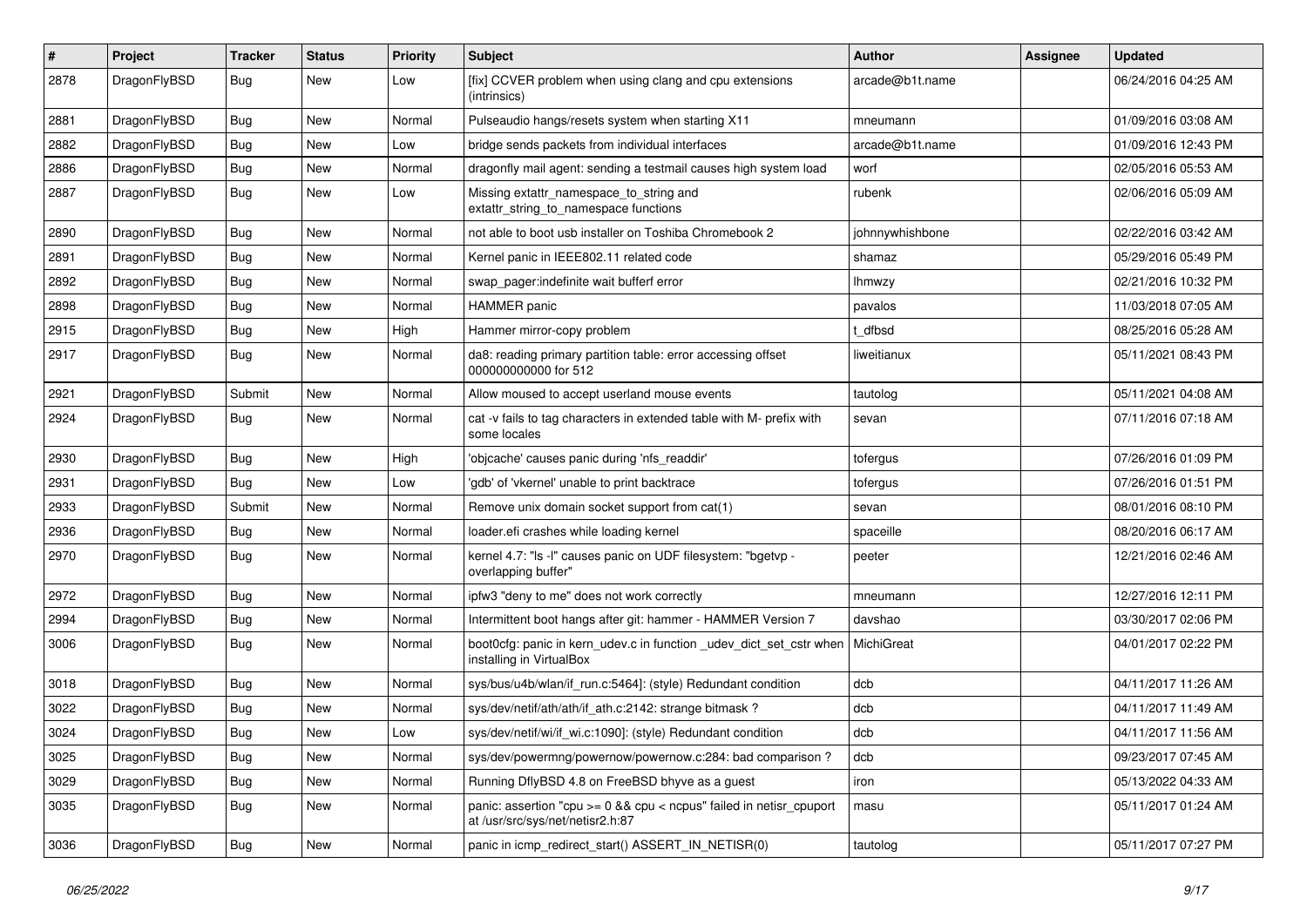| $\pmb{\#}$ | <b>Project</b> | <b>Tracker</b> | <b>Status</b> | Priority | <b>Subject</b>                                                                                  | <b>Author</b>          | Assignee | <b>Updated</b>      |
|------------|----------------|----------------|---------------|----------|-------------------------------------------------------------------------------------------------|------------------------|----------|---------------------|
| 3041       | DragonFlyBSD   | Submit         | <b>New</b>    | Normal   | firmware: Remove embedding of multiple images in one module.                                    | Anonymous              |          | 12/25/2020 02:15 AM |
| 3047       | DragonFlyBSD   | Bug            | <b>New</b>    | Normal   | <b>HAMMER</b> critical write error                                                              | samuel                 |          | 06/19/2019 09:50 AM |
| 3049       | DragonFlyBSD   | <b>Bug</b>     | <b>New</b>    | Normal   | panic DragonFly v4.8.1-RELEASE by mounting a malformed<br>msdosfs image [12.128]                | open.source@ribose.com |          | 08/14/2017 02:53 AM |
| 3051       | DragonFlyBSD   | Bug            | <b>New</b>    | Normal   | panic DragonFly v4.8.1-RELEASE by mounting a malformed NTFS<br>image [12.000]                   | open.source@ribose.com |          | 08/14/2017 03:20 AM |
| 3052       | DragonFlyBSD   | Bug            | New           | Normal   | panic DragonFly v4.8.1-RELEASE by mounting a malformed NTFS<br>image [64.000]                   | open.source@ribose.com |          | 08/14/2017 03:22 AM |
| 3076       | DragonFlyBSD   | <b>Bug</b>     | <b>New</b>    | Normal   | sys/dev/netif/ig hal/e1000 ich8lan.c:1594: sanity checking mixup?                               | dcb                    |          | 10/11/2017 01:58 AM |
| 3101       | DragonFlyBSD   | <b>Bug</b>     | <b>New</b>    | Low      | PFI CGI install not working in dragonflybsd 5.0.1 USB install                                   | bnegre82               |          | 05/11/2021 04:14 AM |
| 3107       | DragonFlyBSD   | Bug            | <b>New</b>    | Low      | ACPI interrupt storm when loading i915 on Lenovo T460                                           | oyvinht                |          | 07/15/2020 07:01 AM |
| 3110       | DragonFlyBSD   | Bug            | <b>New</b>    | Normal   | crash with ipfw3 under load                                                                     | bnegre82               |          | 12/09/2017 06:22 AM |
| 3116       | DragonFlyBSD   | Bug            | <b>New</b>    | Normal   | da0 detects on very big volume if to _remove_ usb install stick and<br>reboot on Intel NUC5PPYH | dpostolov              |          | 01/07/2018 09:40 PM |
| 3117       | DragonFlyBSD   | <b>Bug</b>     | <b>New</b>    | Normal   | Problem with colours if "intel" video-driver used                                               | dpostolov              |          | 01/07/2018 11:35 PM |
| 3120       | DragonFlyBSD   | Bug            | <b>New</b>    | Normal   | Intel AC 8260 firmware does not load                                                            | Vintodrimmer           |          | 08/28/2018 03:30 AM |
| 3124       | DragonFlyBSD   | Bug            | New           | High     | DragonFlyBSD 5.0.2 with Hammer2 with UEFI install doesn't boot                                  | wiesl                  |          | 06/18/2019 05:07 AM |
| 3129       | DragonFlyBSD   | <b>Bug</b>     | <b>New</b>    | High     | Kernel panic with 5.2.0 on A2SDi-4C-HLN4F                                                       | stateless              |          | 04/24/2018 12:50 AM |
| 3132       | DragonFlyBSD   | Bug            | <b>New</b>    | Low      | unifdef mined                                                                                   | bcallah                |          | 04/26/2018 08:34 PM |
| 3134       | DragonFlyBSD   | Bug            | <b>New</b>    | Normal   | RFC 3021 (/31 networks) appear to be unsupported                                                | jailbird               |          | 05/16/2018 11:03 PM |
| 3135       | DragonFlyBSD   | Submit         | <b>New</b>    | Normal   | Add EVFILT RECV and EVFILT SEND                                                                 | tautolog               |          | 05/25/2018 09:59 PM |
| 3139       | DragonFlyBSD   | <b>Bug</b>     | <b>New</b>    | Normal   | USB Mouse Does Not Work in DragonflyBSD guest on VirtualBox                                     | chiguy1256             |          | 06/24/2018 10:14 PM |
| 3141       | DragonFlyBSD   | Bug            | <b>New</b>    | Normal   | dhclient blocks boot process                                                                    | rowo                   |          | 12/16/2018 11:01 AM |
| 3142       | DragonFlyBSD   | Submit         | <b>New</b>    | Normal   | lib/libdmsg: Unbreak using new API EVP CIPHER CTX new()                                         | tkusumi                |          | 07/08/2018 04:18 AM |
| 3143       | DragonFlyBSD   | Bug            | <b>New</b>    | Normal   | assertion "0" failed in hammer2_inode_xop_chain_sync                                            | cbin                   |          | 07/18/2018 12:50 PM |
| 3147       | DragonFlyBSD   | Submit         | <b>New</b>    | Normal   | Enable headless installation                                                                    | ddegroot               |          | 10/09/2018 01:25 PM |
| 3154       | DragonFlyBSD   | Submit         | <b>New</b>    | Normal   | Update serial handling in bootloader                                                            | ddegroot               | dillon   | 11/06/2018 11:21 PM |
| 3157       | DragonFlyBSD   | Bug            | <b>New</b>    | Normal   | TP-Link UE300 not working in 5.2-RELEASE                                                        | tuxillo                |          | 11/15/2018 02:08 PM |
| 3165       | DragonFlyBSD   | <b>Bug</b>     | New           | Normal   | Looping at boot time                                                                            | gop                    |          | 12/28/2018 01:04 PM |
| 3170       | DragonFlyBSD   | Bug            | <b>New</b>    | Normal   | repeatable nfsd crash                                                                           | tse                    |          | 06/11/2020 05:52 AM |
| 3184       | DragonFlyBSD   | Bug            | New           | Normal   | tsleep(9) return value when PCATCH specified                                                    | tkusumi                |          | 04/03/2019 06:49 AM |
| 3189       | DragonFlyBSD   | <b>Bug</b>     | New           | Normal   | Allow DragonFly Mail Agent to accept an alternate config via<br>command line switch             | iang                   |          | 08/16/2021 12:42 AM |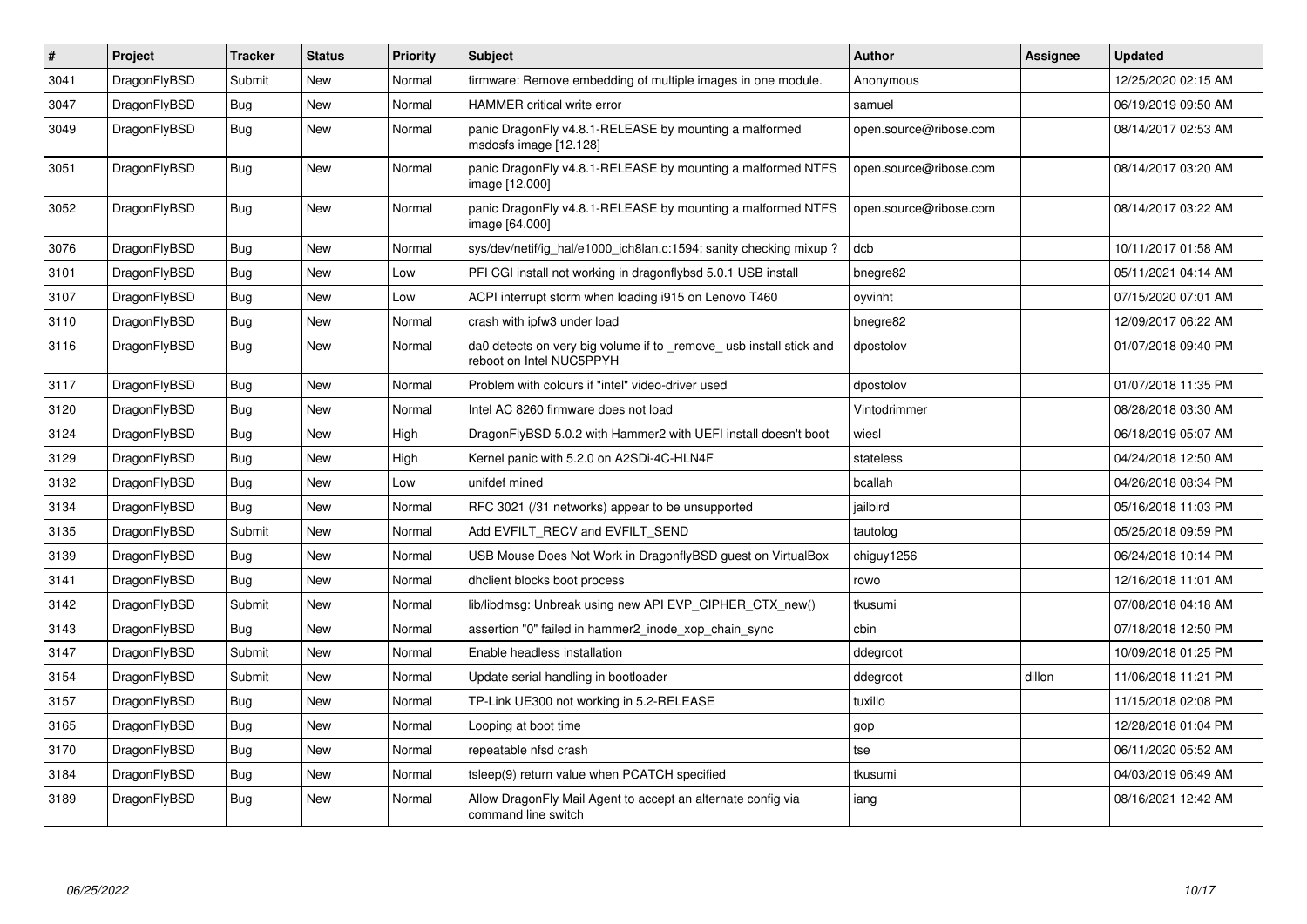| $\sharp$ | Project      | <b>Tracker</b> | <b>Status</b> | <b>Priority</b> | Subject                                                                                                                                                     | <b>Author</b>     | Assignee | <b>Updated</b>      |
|----------|--------------|----------------|---------------|-----------------|-------------------------------------------------------------------------------------------------------------------------------------------------------------|-------------------|----------|---------------------|
| 3194     | DragonFlyBSD | Bug            | <b>New</b>    | High            | Hammer kernel crash on mirror-stream of PFS after upgrade<br>(assertion "cursor->flags &<br>HAMMER_CURSOR_ITERATE_CHECK" failed in<br>hammer_btree_iterate) | Anonymous         |          | 06/29/2019 01:32 PM |
| 3196     | DragonFlyBSD | Bug            | <b>New</b>    | Normal          | test issue after redmine upgrade (2)                                                                                                                        | tuxillo           |          | 07/05/2019 04:33 AM |
| 3197     | DragonFlyBSD | <b>Bug</b>     | New           | Normal          | DragonFly upgrades                                                                                                                                          | tse               |          | 04/18/2020 04:18 PM |
| 3199     | DragonFlyBSD | <b>Bug</b>     | <b>New</b>    | Normal          | PFS label not found panic                                                                                                                                   | tse               |          | 08/21/2019 03:51 AM |
| 3201     | DragonFlyBSD | Submit         | <b>New</b>    | Normal          | Fixes make search display                                                                                                                                   | htse              |          | 08/20/2021 04:02 PM |
| 3206     | DragonFlyBSD | Submit         | <b>New</b>    | Normal          | update psm/kbd to FreeBSD 12.0 code                                                                                                                         | htse              |          | 10/05/2019 03:49 PM |
| 3208     | DragonFlyBSD | Bug            | <b>New</b>    | Normal          | Crash related to nfsd                                                                                                                                       | tse               |          | 06/11/2020 05:52 AM |
| 3209     | DragonFlyBSD | <b>Bug</b>     | <b>New</b>    | Normal          | svc has some minor bugs                                                                                                                                     | arcade@b1t.name   |          | 10/24/2019 09:08 AM |
| 3215     | DragonFlyBSD | <b>Bug</b>     | New           | Normal          | Hang in tcdrain(3) after write(3)                                                                                                                           | noloader          |          | 11/25/2019 03:08 PM |
| 3217     | DragonFlyBSD | Bug            | <b>New</b>    | Normal          | rescue tools: make install fails if rescue folder doesn't exist                                                                                             | t dfbsd           |          | 11/27/2019 08:16 PM |
| 3218     | DragonFlyBSD | Bug            | New           | Normal          | Kernel panics are not sent to comconsole when booted over EFI                                                                                               | mqudsi            |          | 12/02/2019 08:52 PM |
| 3219     | DragonFlyBSD | <b>Bug</b>     | <b>New</b>    | Normal          | x11/xorg port can not be build                                                                                                                              | <b>UlasSAYGIN</b> |          | 03/31/2020 08:57 AM |
| 3222     | DragonFlyBSD | <b>Bug</b>     | New           | Normal          | gcc - undefined reference to ' atomic load' (missing libatomic?)                                                                                            | mneumann          |          | 02/08/2020 02:45 AM |
| 3224     | DragonFlyBSD | <b>Bug</b>     | <b>New</b>    | Normal          | Kernel panic when trying to ping6                                                                                                                           | zhtw              |          | 03/08/2020 08:55 AM |
| 3225     | DragonFlyBSD | Bug            | <b>New</b>    | Normal          | nfsd freeze when using qemu                                                                                                                                 | tse               |          | 03/17/2020 11:52 AM |
| 3226     | DragonFlyBSD | Bug            | New           | Normal          | Xorg freezes in vm: thread stuck in "objtrm1"                                                                                                               | peeter            |          | 04/08/2020 02:10 AM |
| 3227     | DragonFlyBSD | Submit         | <b>New</b>    | Normal          | Add HAMMER2 instructions in the installation medium README                                                                                                  | daftaupe          |          | 03/26/2020 03:34 PM |
| 3228     | DragonFlyBSD | <b>Bug</b>     | New           | Low             | pfi_kif_unref: state refcount <= 0 in dmesg                                                                                                                 | justin            |          | 03/05/2021 06:39 AM |
| 3231     | DragonFlyBSD | <b>Bug</b>     | <b>New</b>    | Normal          | wifi drops on 5.8                                                                                                                                           | tse               |          | 04/06/2020 05:08 AM |
| 3235     | DragonFlyBSD | Bug            | <b>New</b>    | Normal          | Kernel panic in devfs vnops.c                                                                                                                               | mneumann          |          | 04/28/2020 07:00 AM |
| 3238     | DragonFlyBSD | <b>Bug</b>     | <b>New</b>    | Normal          | race conditions when printing from vkernel console                                                                                                          | piecuch           |          | 05/19/2020 02:50 PM |
| 3239     | DragonFlyBSD | Bug            | New           | Normal          | unable to SIGKILL glitched emacs                                                                                                                            | piecuch           |          | 05/26/2020 03:30 AM |
| 3240     | DragonFlyBSD | Bug            | <b>New</b>    | High            | compile error because of openssl with /usr/dports/security/rhash for<br>mysql 8 install                                                                     | <b>UlasSAYGIN</b> |          | 06/04/2020 08:05 AM |
| 3243     | DragonFlyBSD | Bug            | <b>New</b>    | Normal          | SMART status not reported properly for SSD disks                                                                                                            | daftaupe          |          | 09/09/2020 11:03 PM |
| 3245     | DragonFlyBSD | <b>Bug</b>     | <b>New</b>    | Normal          | panic: free: guard1x fail, i915 load from loader.conf                                                                                                       | polachok          |          | 08/21/2020 10:36 AM |
| 3246     | DragonFlyBSD | <b>Bug</b>     | New           | Normal          | HAMMER2 unable to handle ENOSPC properly                                                                                                                    | tkusumi           |          | 09/04/2020 11:11 AM |
| 3247     | DragonFlyBSD | <b>Bug</b>     | <b>New</b>    | Normal          | Kernel panic doing nothing much                                                                                                                             | phma              |          | 09/12/2020 11:40 PM |
| 3249     | DragonFlyBSD | <b>Bug</b>     | New           | Normal          | HAMMER2 fsync(2) not working properly                                                                                                                       | tkusumi           |          | 09/21/2020 07:07 AM |
| 3252     | DragonFlyBSD | <b>Bug</b>     | New           | Normal          | tcsetattr/tcgetattr set errno incorrectly on non-TTY                                                                                                        | tonyc             |          | 10/26/2020 09:34 PM |
| 3266     | DragonFlyBSD | Bug            | New           | High            | Filesystems broken due to "KKASSERT(count &<br>TOK_COUNTMASK);"                                                                                             | tkusumi           |          | 03/15/2021 01:21 PM |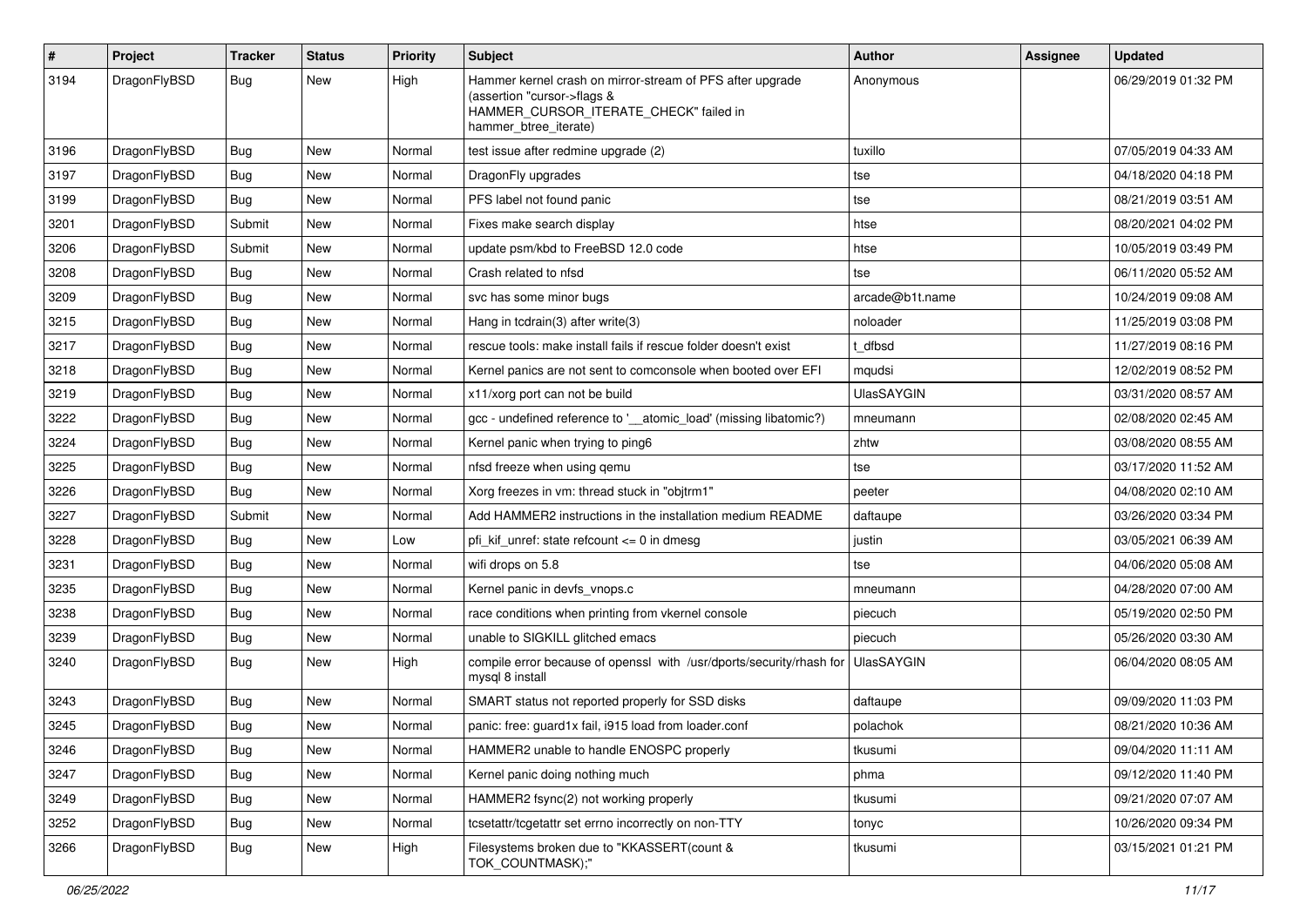| $\sharp$ | Project      | <b>Tracker</b> | <b>Status</b> | <b>Priority</b> | Subject                                                                                                   | <b>Author</b>      | Assignee  | <b>Updated</b>      |
|----------|--------------|----------------|---------------|-----------------|-----------------------------------------------------------------------------------------------------------|--------------------|-----------|---------------------|
| 3276     | DragonFlyBSD | Submit         | <b>New</b>    | Normal          | Add option controlling whether gpt expand expands the last partition<br>(needs testing)                   | falsifian          |           | 07/10/2021 03:35 AM |
| 3278     | DragonFlyBSD | Bug            | <b>New</b>    | Normal          | Second screen image is distorted                                                                          | arcade@b1t.name    |           | 07/10/2021 03:36 AM |
| 3280     | DragonFlyBSD | <b>Bug</b>     | New           | Normal          | KMS console and i915(4) not working in 6.0                                                                | cmusser            |           | 07/10/2021 03:35 AM |
| 3281     | DragonFlyBSD | Bug            | <b>New</b>    | Normal          | Crash after leaving unattended for a while                                                                | bhaible            |           | 07/10/2021 03:32 AM |
| 3282     | DragonFlyBSD | <b>Bug</b>     | <b>New</b>    | Normal          | unexpected errno value from fopen()                                                                       | bhaible            |           | 07/10/2021 03:34 AM |
| 3283     | DragonFlyBSD | <b>Bug</b>     | <b>New</b>    | Normal          | mknodat() cannot create FIFOs                                                                             | bhaible            |           | 07/10/2021 03:34 AM |
| 3284     | DragonFlyBSD | <b>Bug</b>     | <b>New</b>    | Normal          | Wrong towlower() result for U+038A                                                                        | bhaible            |           | 07/10/2021 03:34 AM |
| 3298     | DragonFlyBSD | <b>Bug</b>     | New           | Normal          | Running "w" and having logged in via XDM through VNC, "w" prints<br>an extra error message                | piecuch            |           | 10/25/2021 09:16 AM |
| 3300     | DragonFlyBSD | Bug            | <b>New</b>    | Normal          | Running Xvnc from TigerVNC package through the INETD daemon<br>in TCP WAIT mode fails hard                | adrian             |           | 01/08/2022 04:25 AM |
| 3301     | DragonFlyBSD | <b>Bug</b>     | <b>New</b>    | Normal          | Gkrellm from the packages is not showing logged in users in main<br>window, logged in users always $== 0$ | adrian             |           | 01/08/2022 04:24 AM |
| 3302     | DragonFlyBSD | Bug            | <b>New</b>    | Normal          | Will not boot on System76 Lemur Pro (lemp10)                                                              | piecuch            |           | 11/03/2021 10:21 AM |
| 3311     | DragonFlyBSD | <b>Bug</b>     | New           | Low             | TrueCrypt support may cause kernel crash                                                                  | arcade@b1t.name    |           | 04/29/2022 06:19 AM |
| 3312     | DragonFlyBSD | Submit         | <b>New</b>    | Normal          | hammer2: redundant chain modify after chain creation                                                      | tkusumi            |           | 05/15/2022 01:35 PM |
| 3313     | DragonFlyBSD | <b>Bug</b>     | New           | Normal          | Can't boot from my live USB at all. The kernel loading process<br>hangs.                                  | rempas             |           | 06/03/2022 12:16 AM |
| 3314     | DragonFlyBSD | <b>Bug</b>     | <b>New</b>    | Normal          | Bring virtio_console(4) from FreeBSD                                                                      | tuxillo            | tuxillo   | 05/29/2022 08:24 AM |
| 3316     | DragonFlyBSD | Bug            | <b>New</b>    | Normal          | hammer2_dirent_create() allows creating >1 dirents with the same<br>name                                  | tkusumi            |           | 06/05/2022 12:35 PM |
| 168      | DragonFlyBSD | Bug            | In Progress   | Normal          | Livelocked limit engaged while trying to setup IPW wireless                                               | mschacht           | sepherosa | 05/11/2021 04:05 AM |
| 331      | DragonFlyBSD | <b>Bug</b>     | In Progress   | Normal          | ftpsesame (aka Bridging S01E03)                                                                           | bastyaelvtars      |           | 03/09/2013 12:28 PM |
| 604      | DragonFlyBSD | <b>Bug</b>     | In Progress   | Normal          | 1.8.1-RELEASE - clock runs fast on mainboard ASUS P5A-B                                                   | yeti               |           | 05/11/2021 03:55 AM |
| 725      | DragonFlyBSD | Bug            | In Progress   | Low             | 'make distribution' fails w/'ro' /usr/obj                                                                 | c.turner           |           | 03/09/2013 01:01 PM |
| 742      | DragonFlyBSD | <b>Bug</b>     | In Progress   | Normal          | umount problems with multiple mounts                                                                      | corecode           | tuxillo   | 06/25/2022 04:02 AM |
| 781      | DragonFlyBSD | <b>Bug</b>     | In Progress   | Normal          | fdisk uses wrong geometry on usb flash drives                                                             | corecode           | tuxillo   | 05/11/2021 03:50 AM |
| 884      | DragonFlyBSD | Bug            | In Progress   | High            | Performance/memory problems under filesystem IO load                                                      | hasso              |           | 05/11/2021 03:50 AM |
| 998      | DragonFlyBSD | Bug            | In Progress   | Normal          | Unconfiguring a vn while it is mounted                                                                    | rumcic             | tuxillo   | 05/11/2021 04:00 AM |
| 1030     | DragonFlyBSD | Bug            | In Progress   | Normal          | msdosfs umount panic                                                                                      | corecode           | tuxillo   | 05/11/2021 03:51 AM |
| 1148     | DragonFlyBSD | Bug            | In Progress   | Low             | BCM4311 wireless network adapter detected but not functional                                              | archimedes.gaviola |           | 05/11/2021 04:00 AM |
| 1181     | DragonFlyBSD | <b>Bug</b>     | In Progress   | Normal          | ACX111 panic                                                                                              | elekktretterr      |           | 05/11/2021 04:00 AM |
| 1218     | DragonFlyBSD | Bug            | In Progress   | Normal          | panic: assertion: error == 0 in hammer_start_transaction                                                  | rumcic             |           | 05/11/2021 04:00 AM |
| 1302     | DragonFlyBSD | <b>Bug</b>     | In Progress   | Normal          | Checkpoint regression?                                                                                    | sjg                | sjg       | 07/10/2013 05:22 PM |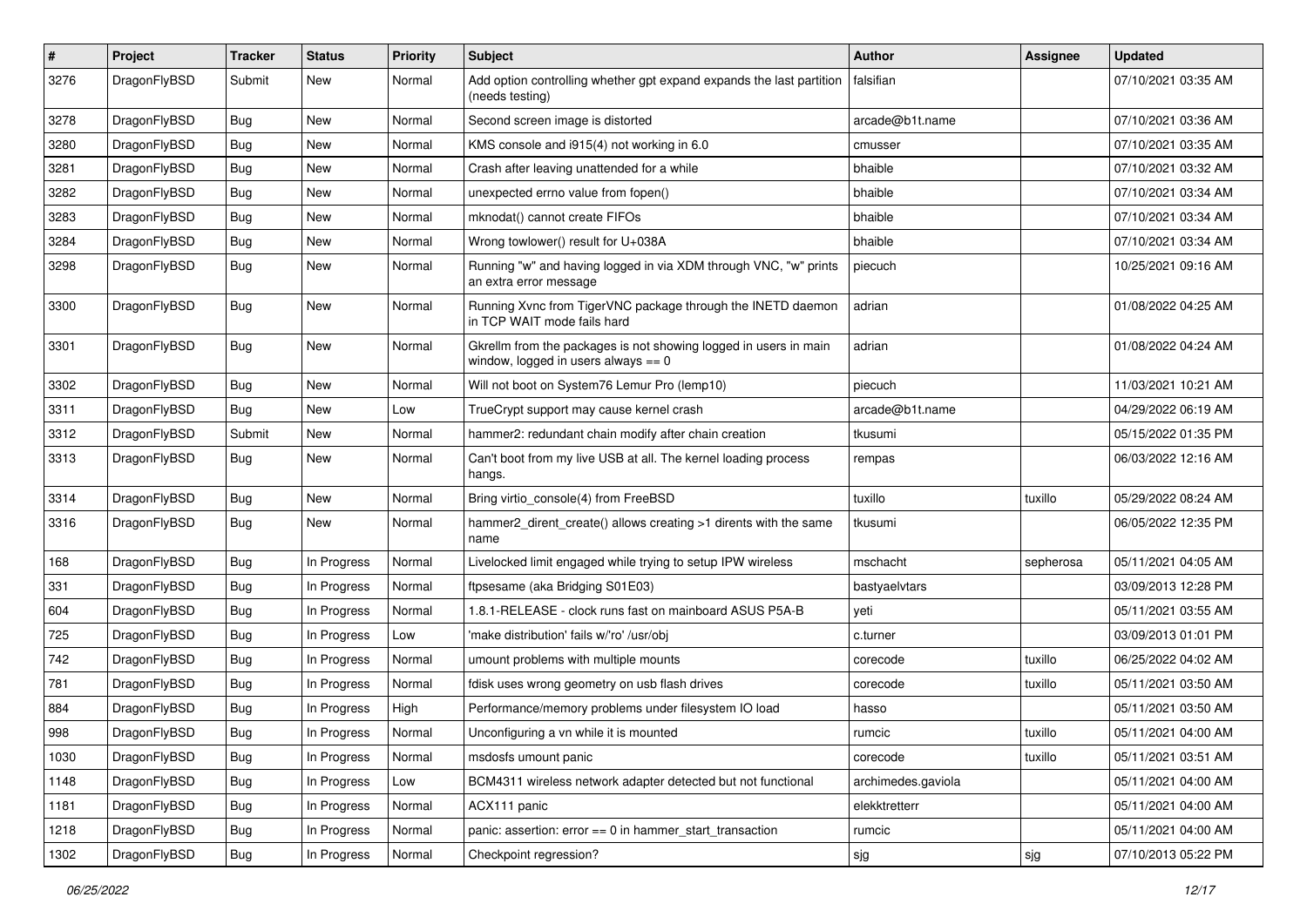| $\vert$ # | Project      | <b>Tracker</b> | <b>Status</b> | <b>Priority</b> | <b>Subject</b>                                                                             | <b>Author</b>     | Assignee | <b>Updated</b>      |
|-----------|--------------|----------------|---------------|-----------------|--------------------------------------------------------------------------------------------|-------------------|----------|---------------------|
| 1307      | DragonFlyBSD | <b>Bug</b>     | In Progress   | Normal          | hammer tid -2 shows unexpected result                                                      | corecode          |          | 10/18/2016 05:29 PM |
| 1336      | DragonFlyBSD | Bug            | In Progress   | Normal          | Still looking for reports of missed directory entries w/ HAMMER                            | dillon            |          | 05/11/2021 04:00 AM |
| 1368      | DragonFlyBSD | Bug            | In Progress   | Normal          | suspend signal race?                                                                       | qhwt+dfly         |          | 05/11/2021 03:51 AM |
| 1390      | DragonFlyBSD | <b>Bug</b>     | In Progress   | Normal          | Use id_t type for {get,set}priority()                                                      | Anonymous         | tuxillo  | 07/05/2019 02:18 AM |
| 1398      | DragonFlyBSD | Submit         | In Progress   | Normal          | hdestroy(3) restricts hash key to point to malloc'ed space                                 | Anonymous         |          | 08/20/2021 04:06 PM |
| 1469      | DragonFlyBSD | <b>Bug</b>     | In Progress   | Normal          | Hammer history security concern                                                            | corecode          | tuxillo  | 05/11/2021 03:52 AM |
| 1475      | DragonFlyBSD | Bug            | In Progress   | Normal          | kernel blocks with low memory and syscons setting a high res mode<br>/ scrollback          | corecode          | tuxillo  | 05/11/2021 03:52 AM |
| 1502      | DragonFlyBSD | <b>Bug</b>     | In Progress   | Normal          | Lock while deleting files from nohistory HAMMER directories                                | hasso             |          | 03/10/2013 04:28 AM |
| 1528      | DragonFlyBSD | <b>Bug</b>     | In Progress   | Normal          | ktrace does not show proper return values for pipe(2)                                      | corecode          | tuxillo  | 05/11/2021 03:52 AM |
| 1547      | DragonFlyBSD | Bug            | In Progress   | Normal          | disklabel64 automatic sizing                                                               | corecode          | tuxillo  | 05/11/2021 03:52 AM |
| 1583      | DragonFlyBSD | Bug            | In Progress   | Normal          | panic: assertion: cursor->trans->sync_lock_refs > 0 in<br>hammer_recover_cursor            | corecode          | tuxillo  | 05/11/2021 03:53 AM |
| 1584      | DragonFlyBSD | <b>Bug</b>     | In Progress   | Normal          | can't use ssh from jail: debug1: read passphrase: can't open<br>/dev/tty: Device busy      | corecode          | tuxillo  | 05/11/2021 03:53 AM |
| 1661      | DragonFlyBSD | <b>Bug</b>     | In Progress   | Normal          | panic on password entry mount smb filesystem                                               | vsrinivas         |          | 11/27/2021 08:29 AM |
| 1669      | DragonFlyBSD | <b>Bug</b>     | In Progress   | Normal          | Drive wont open using button                                                               | elekktretterr     |          | 02/29/2012 12:05 PM |
| 1700      | DragonFlyBSD | Submit         | In Progress   | Normal          | skip boot2 menu on <enter></enter>                                                         | Johannes.Hofmann  | tuxillo  | 05/15/2022 08:35 AM |
| 1744      | DragonFlyBSD | <b>Bug</b>     | In Progress   | Normal          | HAMMER fsstress panic in hammer setup child callback                                       | vsrinivas         |          | 05/11/2021 04:05 AM |
| 1749      | DragonFlyBSD | Bug            | In Progress   | Normal          | HAMMER fsstress panic in hammer_flush_inode_core<br>'ip->flush_state != HAMMER_FST_FLUSH'  | vsrinivas         |          | 05/11/2021 04:06 AM |
| 1819      | DragonFlyBSD | <b>Bug</b>     | In Progress   | Low             | truss - Major revamping task list                                                          | tuxillo           | tuxillo  | 11/27/2021 08:45 AM |
| 1921      | DragonFlyBSD | <b>Bug</b>     | In Progress   | Normal          | we miss mlockall                                                                           | alexh             | tuxillo  | 06/18/2022 04:08 AM |
| 2013      | DragonFlyBSD | <b>Bug</b>     | In Progress   | Normal          | oversized DMA request loop                                                                 | josepht           |          | 05/11/2021 04:06 AM |
| 2282      | DragonFlyBSD | <b>Bug</b>     | In Progress   | Normal          | gdb segfaults with certain corefiles                                                       | tuxillo           |          | 01/18/2012 04:40 PM |
| 2296      | DragonFlyBSD | <b>Bug</b>     | In Progress   | High            | panic: assertion "m->wire count > 0" failed                                                | thomas.nikolajsen |          | 08/30/2012 06:09 AM |
| 2345      | DragonFlyBSD | Bug            | In Progress   | Normal          | DFBSD v3.1.0.457.gd679f - NFS panic on diskless station                                    | tuxillo           |          | 04/07/2012 05:22 PM |
| 2351      | DragonFlyBSD | <b>Bug</b>     | In Progress   | Normal          | DFBSD v3.1.0.579.g44ccf - Stuck during startup, random freezes                             | tuxillo           |          | 04/24/2012 08:21 AM |
| 2353      | DragonFlyBSD | <b>Bug</b>     | In Progress   | Normal          | panic: assertion "gd->gd_spinlocks_wr == 0" failed in<br>bsd4_schedulerclock               | jaydg             | alexh    | 11/28/2012 01:57 AM |
| 2358      | DragonFlyBSD | <b>Bug</b>     | In Progress   | Normal          | DFBSD v3.0.2.32.g928ca - panic: hammer: insufficient undo FIFO<br>space!                   | tuxillo           | tuxillo  | 05/10/2021 02:50 AM |
| 2360      | DragonFlyBSD | <b>Bug</b>     | In Progress   | Normal          | Wishlist: virtio driver import                                                             | vsrinivas         |          | 06/04/2022 04:16 AM |
| 2391      | DragonFlyBSD | Bug            | In Progress   | Normal          | System lock with ahci and acpi enabled on ATI RS690 chipset with<br>SMB600 sata controller | jorisgio          | vadaszi  | 06/03/2015 03:51 PM |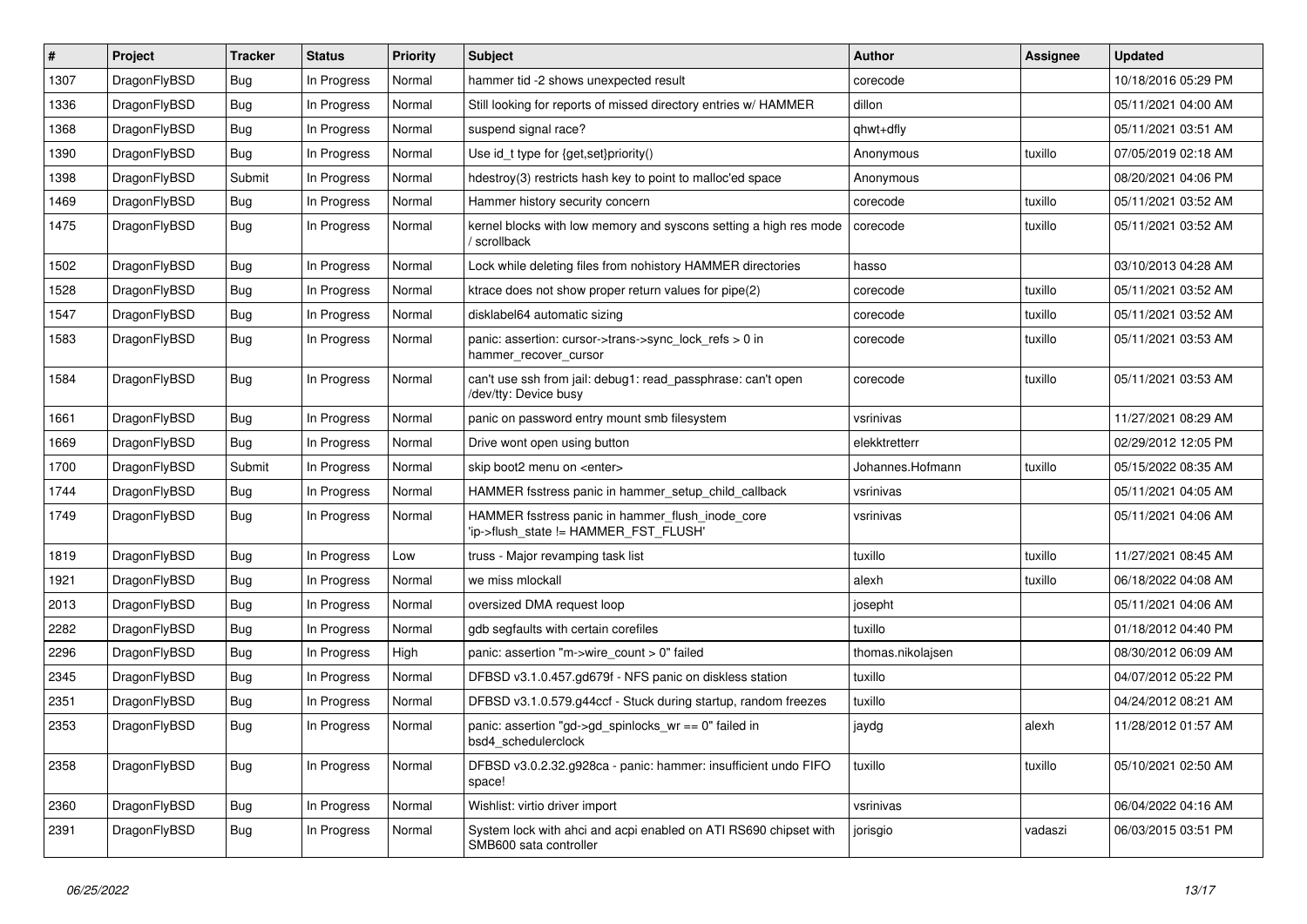| #    | Project      | <b>Tracker</b> | <b>Status</b> | <b>Priority</b> | Subject                                                                                                   | Author            | Assignee | <b>Updated</b>      |
|------|--------------|----------------|---------------|-----------------|-----------------------------------------------------------------------------------------------------------|-------------------|----------|---------------------|
| 2414 | DragonFlyBSD | Bug            | In Progress   | Normal          | Lenovo S10 acpi freeze (not new)                                                                          | davshao           |          | 05/11/2021 04:13 AM |
| 2499 | DragonFlyBSD | Bug            | In Progress   | Urgent          | DRAGONFLY_3_2 lockd not responding correctly                                                              | Nerzhul           |          | 01/22/2013 12:47 PM |
| 2549 | DragonFlyBSD | Bug            | In Progress   | Normal          | netgraph7: Kernel page fault.                                                                             | russiane39        | nant     | 05/10/2013 11:20 PM |
| 2631 | DragonFlyBSD | Bug            | In Progress   | Low             | Verify library versioning current with full package build and switch it<br>on (after publishing packages) | tuxillo           |          | 05/11/2021 04:06 AM |
| 2731 | DragonFlyBSD | Bug            | In Progress   | Normal          | Screen full of random colors when starting Xorg with Intel Haswell<br>HD Graphics P4600                   | jkatzmaier        |          | 11/12/2014 04:08 PM |
| 2797 | DragonFlyBSD | Bug            | In Progress   | Low             | vkernels with & without machdep.pmap mmu optimize                                                         | yellowrabbit2010  |          | 11/27/2021 08:06 AM |
| 2819 | DragonFlyBSD | Bug            | In Progress   | Normal          | Random micro system freezes after a week of uptime                                                        | ftigeot           | dillon   | 08/16/2015 08:46 PM |
| 3011 | DragonFlyBSD | Bug            | In Progress   | Normal          | dragonfly/sys/dev/netif/re/re.c: suspicious code?                                                         | dcb               |          | 07/29/2017 01:26 AM |
| 3021 | DragonFlyBSD | <b>Bug</b>     | In Progress   | Normal          | sys/dev/drm/i915/i915_gem_stolen.c:115]: (error) Signed integer<br>overflow for expression '65535<<20'    | dcb               |          | 04/11/2017 12:46 PM |
| 3028 | DragonFlyBSD | Bug            | In Progress   | Normal          | installer: confusion of set/get disk encryption passphrase dialogs                                        | liweitianux       | tuxillo  | 06/03/2022 05:13 PM |
| 3031 | DragonFlyBSD | Submit         | In Progress   | Normal          | Update drm/radeon to Linux 4.7.10 as much as possible                                                     | davshao           | ftigeot  | 08/19/2021 12:33 PM |
| 3089 | DragonFlyBSD | <b>Bug</b>     | In Progress   | Normal          | vtnet(4) - disable TCP checksum offload by default                                                        | jlane             | vadaszi  | 05/11/2021 04:14 AM |
| 3111 | DragonFlyBSD | Bug            | In Progress   | High            | Mouse lags every second heavily under X11                                                                 | mneumann          |          | 12/12/2017 09:46 PM |
| 3113 | DragonFlyBSD | <b>Bug</b>     | In Progress   | Urgent          | Booting vKernel fails due being out of swap space                                                         | tcullen           |          | 05/11/2021 04:14 AM |
| 3145 | DragonFlyBSD | Submit         | In Progress   | Normal          | Update libelf to FreeBSD 12 current and build as base library usable<br>by ports                          | davshao           | tuxillo  | 08/20/2021 03:58 PM |
| 3160 | DragonFlyBSD | Submit         | In Progress   | Normal          | State the implementation difference in pkill/pgrep manual                                                 | sevan             | tuxillo  | 06/03/2022 05:15 PM |
| 3269 | DragonFlyBSD | <b>Bug</b>     | In Progress   | Normal          | Is double-buffer'd buf still required by HAMMER2 ?                                                        | tkusumi           |          | 05/12/2021 04:09 PM |
| 3295 | DragonFlyBSD | <b>Bug</b>     | In Progress   | Normal          | Adapt devel/libvirt for nvmm                                                                              | tuxillo           | tuxillo  | 11/03/2021 04:56 PM |
| 3299 | DragonFlyBSD | <b>Bug</b>     | In Progress   | Normal          | DragonFlyBSD reports utterly wrong uptime (most of the time, right<br>after booting in)                   | adrian            |          | 11/11/2021 01:43 PM |
| 3310 | DragonFlyBSD | Bug            | In Progress   | Normal          | NVMM+QEMU fail to boot with UEFI: Mem Assist Failed<br>[gpa=0xfffffff0]                                   | liweitianux       |          | 01/11/2022 03:22 PM |
| 3317 | DragonFlyBSD | <b>Bug</b>     | In Progress   | Normal          | Network vtnet0 not working on Hetzner cloud                                                               | mneumann          |          | 06/18/2022 03:55 AM |
| 3318 | DragonFlyBSD | <b>Bug</b>     | In Progress   | Normal          | Segmenation fault when a process resumed with checkpt exits                                               | zabolekar         | tuxillo  | 06/18/2022 08:24 AM |
| 243  | DragonFlyBSD | <b>Bug</b>     | Feedback      | Normal          | weird behavior in the shell                                                                               | swildner          |          | 05/31/2022 02:51 PM |
| 285  | DragonFlyBSD | Bug            | Feedback      | Low             | interrupt latency with re without ip address configured                                                   | thomas.nikolajsen |          | 02/20/2014 10:30 AM |
| 293  | DragonFlyBSD | <b>Bug</b>     | Feedback      | Low             | Various updates to the handbook                                                                           | victor            | victor   | 03/10/2013 04:46 AM |
| 385  | DragonFlyBSD | <b>Bug</b>     | Feedback      | Low             | Mail archive address removal                                                                              | justin            | justin   | 03/09/2013 11:24 AM |
| 570  | DragonFlyBSD | Bug            | Feedback      | Normal          | 1.8.x: ACPI problems                                                                                      | qhwt+dfly         |          | 06/02/2014 03:45 AM |
| 806  | DragonFlyBSD | <b>Bug</b>     | Feedback      | Normal          | boot error on MacBook                                                                                     | tralamazza        |          | 06/04/2022 05:28 AM |
| 846  | DragonFlyBSD | <b>Bug</b>     | Feedback      | Normal          | USB bugs:usb mouse can't used!                                                                            | frankning         |          | 01/15/2015 08:36 AM |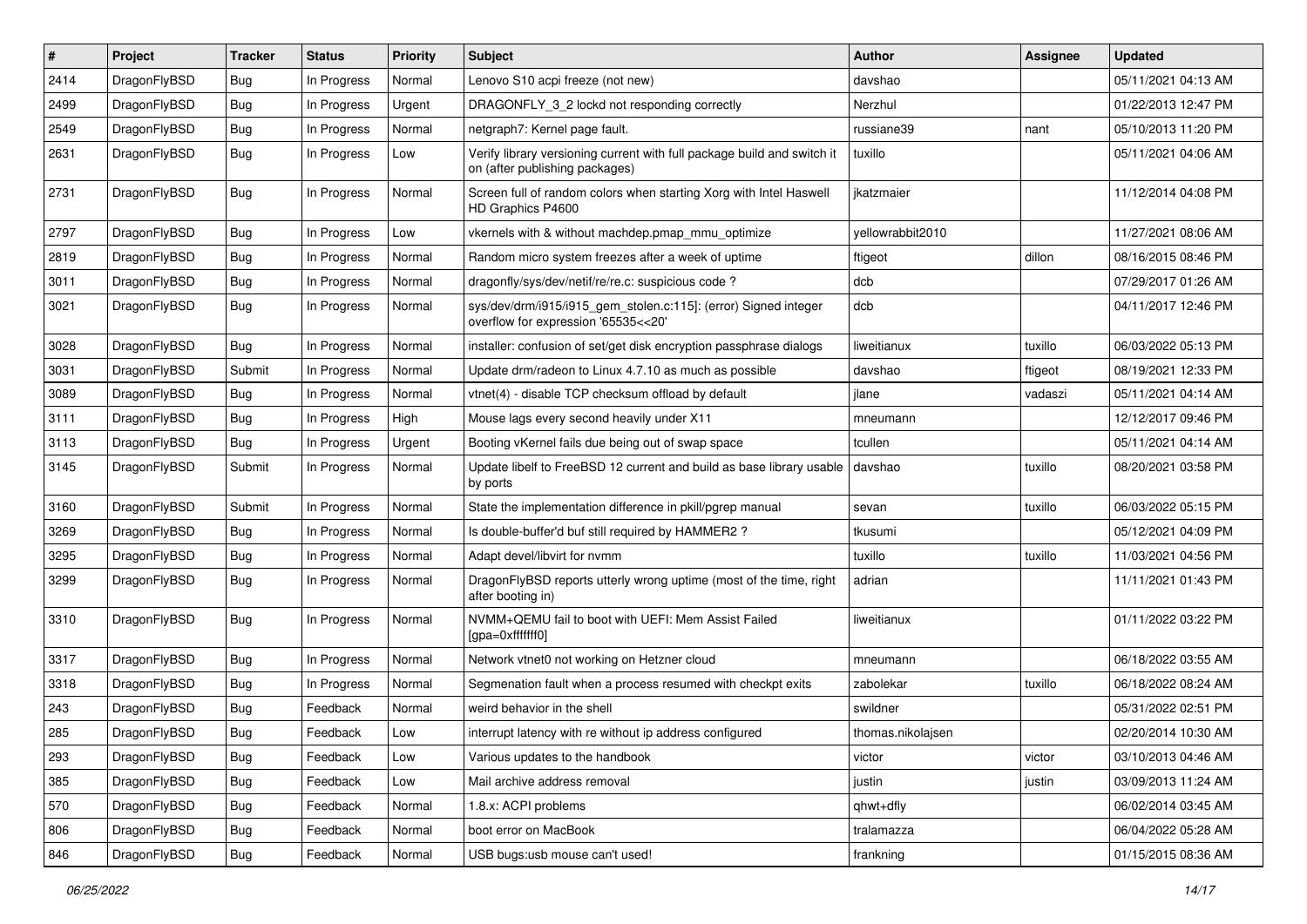| $\vert$ # | Project      | <b>Tracker</b> | <b>Status</b> | <b>Priority</b> | <b>Subject</b>                                                                                                                                            | <b>Author</b>  | <b>Assignee</b> | <b>Updated</b>      |
|-----------|--------------|----------------|---------------|-----------------|-----------------------------------------------------------------------------------------------------------------------------------------------------------|----------------|-----------------|---------------------|
| 847       | DragonFlyBSD | <b>Bug</b>     | Feedback      | Normal          | processes getting stuck on mount point                                                                                                                    | corecode       | tuxillo         | 05/11/2021 03:50 AM |
| 901       | DragonFlyBSD | <b>Bug</b>     | Feedback      | Normal          | route show needs to get data from all cpus                                                                                                                | corecode       | tuxillo         | 05/11/2021 03:50 AM |
| 911       | DragonFlyBSD | <b>Bug</b>     | Feedback      | Normal          | kldload/kernel linker can exceed malloc reserve and panic system                                                                                          | corecode       | tuxillo         | 05/11/2021 03:51 AM |
| 979       | DragonFlyBSD | <b>Bug</b>     | Feedback      | Normal          | Failure-prone USB mass storage (SB600? msdosfs? CAM?)                                                                                                     | floid          |                 | 01/15/2015 08:38 AM |
| 1101      | DragonFlyBSD | <b>Bug</b>     | Feedback      | Normal          | ohci related panic                                                                                                                                        | polachok       |                 | 05/11/2021 04:00 AM |
| 1127      | DragonFlyBSD | <b>Bug</b>     | Feedback      | Low             | cdrom drive not detected                                                                                                                                  | tgr            | corecode        | 01/15/2015 08:55 AM |
| 1144      | DragonFlyBSD | <b>Bug</b>     | Feedback      | Normal          | Incorrect clock under KVM                                                                                                                                 | msylvan        |                 | 03/09/2013 01:17 PM |
| 1249      | DragonFlyBSD | Bug            | Feedback      | Normal          | panic: ffs vfree: freeing free inode                                                                                                                      | rumcic         |                 | 03/10/2013 05:13 AM |
| 1250      | DragonFlyBSD | <b>Bug</b>     | Feedback      | Normal          | Panic upon plugging an USB flash drive into the machine                                                                                                   | rumcic         |                 | 03/10/2013 05:17 AM |
| 1282      | DragonFlyBSD | <b>Bug</b>     | Feedback      | Normal          | panic (trap 12) when booting SMP kernel on Atom 330 (dual core)                                                                                           | tomaz.borstnar |                 | 05/11/2021 04:00 AM |
| 1287      | DragonFlyBSD | <b>Bug</b>     | Feedback      | Normal          | altg configuration doesn't work                                                                                                                           | corecode       | tuxillo         | 05/11/2021 03:51 AM |
| 1330      | DragonFlyBSD | Bug            | Feedback      | Normal          | Hammer, usb disk, SYNCHRONIZE CACHE failure                                                                                                               | josepht        |                 | 06/02/2014 04:56 AM |
| 1332      | DragonFlyBSD | Bug            | Feedback      | Normal          | DFBSD 2.2 - Booting usbcdrom/usbsticks on thinkpad hangs on<br>"BTX Halted"                                                                               | tuxillo        |                 | 05/11/2021 04:00 AM |
| 1387      | DragonFlyBSD | <b>Bug</b>     | Feedback      | Normal          | zero-size malloc and ps: kvm_getprocs: Bad address                                                                                                        | qhwt+dfly      |                 | 05/11/2021 04:00 AM |
| 1397      | DragonFlyBSD | <b>Bug</b>     | Feedback      | Normal          | jobs -I output inconsistency when called from script                                                                                                      | Anonymous      | tuxillo         | 05/15/2022 05:07 AM |
| 1411      | DragonFlyBSD | <b>Bug</b>     | Feedback      | Normal          | Burning doesn't work with ahci(4)                                                                                                                         | hasso          | dillon          | 05/11/2021 04:00 AM |
| 1428      | DragonFlyBSD | <b>Bug</b>     | Feedback      | Low             | POSIX.1e implementation is too old                                                                                                                        | hasso          | tuxillo         | 05/11/2021 04:00 AM |
| 1429      | DragonFlyBSD | <b>Bug</b>     | Feedback      | Normal          | vkernel bug - "mfree: m->m_nextpkt != NULL"                                                                                                               | dillon         |                 | 05/11/2021 04:00 AM |
| 1448      | DragonFlyBSD | <b>Bug</b>     | Feedback      | Normal          | panic: assertion: _tp->tt_msg->tt_cpuid == mycpuid in<br>tcp_callout_active tcp_output tcp_usr_send netmsg_pru_send<br>netmsg_service tcpmsg_service_loop | dillon         |                 | 05/11/2021 04:00 AM |
| 1454      | DragonFlyBSD | <b>Bug</b>     | Feedback      | Normal          | Unable to boot from external USB DVD drive                                                                                                                | elekktretterr  |                 | 05/11/2021 04:01 AM |
| 1456      | DragonFlyBSD | <b>Bug</b>     | Feedback      | Normal          | Microsoft wireless desktop problems                                                                                                                       | elekktretterr  |                 | 01/15/2015 08:34 AM |
| 1481      | DragonFlyBSD | <b>Bug</b>     | Feedback      | Normal          | panic: assertion: kva_p(buf) in soopt_from_kbuf (after ipfw pipe<br>show, 2.2.1-R)                                                                        | combiner       |                 | 05/11/2021 04:01 AM |
| 1486      | DragonFlyBSD | <b>Bug</b>     | Feedback      | Normal          | Interrupt storm related to SATA DVD device                                                                                                                | hasso          |                 | 05/11/2021 04:01 AM |
| 1489      | DragonFlyBSD | Bug            | Feedback      | Normal          | panic: ufs dirbad: bad dir                                                                                                                                | rumcic         |                 | 03/10/2013 04:34 AM |
| 1521      | DragonFlyBSD | <b>Bug</b>     | Feedback      | Normal          | amd64 2.4 livecd won't mount root at boot                                                                                                                 | bolapara       |                 | 01/28/2018 03:45 AM |
| 1560      | DragonFlyBSD | <b>Bug</b>     | Feedback      | Normal          | Unable to modify partition table on ThinkPad T61p during install                                                                                          | rehsack        |                 | 01/15/2015 08:57 AM |
| 1563      | DragonFlyBSD | <b>Bug</b>     | Feedback      | Normal          | reset(1) doesn't reset terminal to the defaults                                                                                                           | hasso          |                 | 03/10/2013 04:17 AM |
| 1577      | DragonFlyBSD | <b>Bug</b>     | Feedback      | Normal          | panic: assertion: leaf->base.obj_id == ip->obj_id in<br>hammer_ip_delete_range                                                                            | qhwt+dfly      |                 | 05/11/2021 04:01 AM |
| 1579      | DragonFlyBSD | <b>Bug</b>     | Feedback      | Normal          | dfly 2.4.1 does not like HP DL360G4p and Smart Array 6400 with<br>MSA20                                                                                   | tomaz.borstnar | tuxillo         | 06/02/2014 02:44 PM |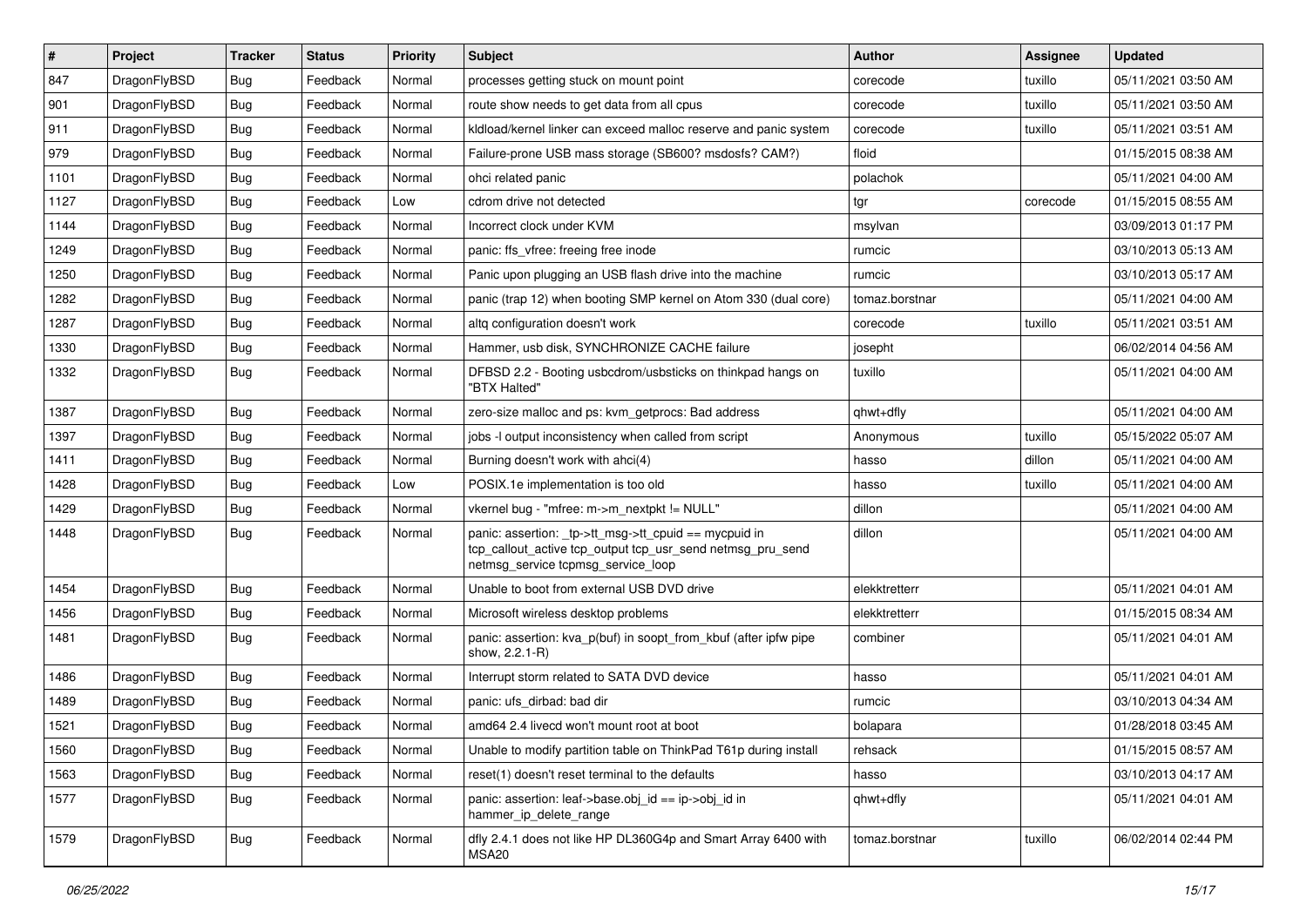| $\pmb{\#}$ | Project      | <b>Tracker</b> | <b>Status</b> | <b>Priority</b> | Subject                                                                                         | Author           | Assignee | <b>Updated</b>      |
|------------|--------------|----------------|---------------|-----------------|-------------------------------------------------------------------------------------------------|------------------|----------|---------------------|
| 1580       | DragonFlyBSD | Bug            | Feedback      | Normal          | Panic (Fatal trap 12: page fault while in kernel mode) while playing<br>with pf and netif names | rumcic           |          | 12/21/2018 01:21 AM |
| 1587       | DragonFlyBSD | <b>Bug</b>     | Feedback      | Normal          | can't gdb across fork                                                                           | corecode         | tuxillo  | 05/11/2021 03:54 AM |
| 1591       | DragonFlyBSD | Bug            | Feedback      | Normal          | Lenovo X301 hangs with AHCI Driver CMD TIMEOUT<br>STS=d0 <bsy></bsy>                            | eocallaghan      |          | 05/11/2021 04:05 AM |
| 1592       | DragonFlyBSD | <b>Bug</b>     | Feedback      | Normal          | AcpiOSUnmapMemory: Warning, deallocation did not track<br>allocation.                           | eocallaghan      |          | 06/02/2014 07:45 AM |
| 1593       | DragonFlyBSD | <b>Bug</b>     | Feedback      | Normal          | panic: assertion: ccb == ap->ap_err_ccb in ahci_put_err_ccb                                     | ftigeot          | ftigeot  | 05/15/2022 05:09 AM |
| 1613       | DragonFlyBSD | Bug            | Feedback      | Normal          | USB Keyboard not working on master                                                              | elekktretterr    |          | 05/11/2021 04:05 AM |
| 1618       | DragonFlyBSD | Bug            | Feedback      | Normal          | collision for 'struct pmap' when using RPC and <sys user.h=""></sys>                            | carenas          |          | 05/11/2021 04:05 AM |
| 1668       | DragonFlyBSD | Bug            | Feedback      | Normal          | Power button not working                                                                        | elekktretterr    |          | 03/10/2013 06:22 AM |
| 1672       | DragonFlyBSD | Bug            | Feedback      | Normal          | panic (trap 12) around btree_search() in 2.4.1-RELEASE                                          | floid            |          | 01/19/2015 03:36 AM |
| 1717       | DragonFlyBSD | Bug            | Feedback      | Normal          | HAMMER panic in hammer_cursor_down()                                                            | josepht1         |          | 05/11/2021 04:05 AM |
| 1718       | DragonFlyBSD | Bug            | Feedback      | Normal          | IDE disk drive not detected by x86_64 2.6.1 Live CD                                             | bcox             |          | 11/27/2021 08:25 AM |
| 1727       | DragonFlyBSD | Bug            | Feedback      | Normal          | CD boot panic (2.6.1) (usb?)                                                                    | kiril            |          | 05/15/2022 05:10 AM |
| 1745       | DragonFlyBSD | Bug            | Feedback      | Normal          | kmalloc panic                                                                                   | josepht          |          | 05/11/2021 04:05 AM |
| 1824       | DragonFlyBSD | Bug            | Feedback      | Normal          | kernel panic, x86, 2.7.3.859.ge5104                                                             | akirchhoff135014 |          | 03/10/2013 07:49 AM |
| 1831       | DragonFlyBSD | Bug            | Feedback      | High            | HAMMER "malloc limit exceeded" panic                                                            | eocallaghan      | dillon   | 06/04/2022 04:38 AM |
| 1860       | DragonFlyBSD | Bug            | Feedback      | Normal          | Panic while creating UFS fs on vn(4) for initrd                                                 | matthias         |          | 02/29/2012 07:16 AM |
| 2037       | DragonFlyBSD | Bug            | Feedback      | Normal          | Panic Bad link elm while building packages                                                      | ftigeot          | dillon   | 04/21/2011 07:20 AM |
| 2081       | DragonFlyBSD | <b>Bug</b>     | Feedback      | Normal          | Panic on device "detach" / "failure"                                                            | vsrinivas        |          | 02/29/2012 07:11 AM |
| 2090       | DragonFlyBSD | Bug            | Feedback      | Normal          | snd_hda does not support headphone automute                                                     | justin           |          | 03/29/2012 08:03 PM |
| 2100       | DragonFlyBSD | Bug            | Feedback      | Normal          | devfs related panic                                                                             | sepherosa        | alexh    | 07/10/2011 02:29 PM |
| 2288       | DragonFlyBSD | Bug            | Feedback      | Normal          | Random IO performance loss introduced since January 1st                                         | lentferj         |          | 01/23/2013 04:21 PM |
| 2347       | DragonFlyBSD | Bug            | Feedback      | High            | Hammer PFSes destroy does not give back full space allocated to<br><b>PFS</b>                   | sgeorge          |          | 07/19/2012 01:11 AM |
| 2396       | DragonFlyBSD | Bug            | Feedback      | High            | Latest 3.1 development version core dumps while destroying master<br><b>PFS</b>                 | sgeorge          |          | 01/23/2013 04:10 PM |
| 2438       | DragonFlyBSD | Submit         | Feedback      | Normal          | <b>TRIM</b> fixes                                                                               | Anonymous        | tuxillo  | 05/11/2021 03:45 AM |
| 2459       | DragonFlyBSD | <b>Bug</b>     | Feedback      | Normal          | apic problems with HP Probook 4510s                                                             | thowe            |          | 11/27/2021 08:22 AM |
| 2556       | DragonFlyBSD | <b>Bug</b>     | Feedback      | Normal          | DragonFly v3.5.0.81.gd3479 - Process signal weirdness                                           | tuxillo          |          | 12/17/2013 03:48 PM |
| 2617       | DragonFlyBSD | <b>Bug</b>     | Feedback      | Normal          | Possible issue with wireless mouse on 3.6 release                                               | FilippoMo        |          | 01/14/2015 03:42 PM |
| 2636       | DragonFlyBSD | Bug            | Feedback      | Low             | Add -x flag to iostat (a la solaris)                                                            | tuxillo          |          | 05/11/2021 04:07 AM |
| 2638       | DragonFlyBSD | <b>Bug</b>     | Feedback      | High            | Fix machdep.pmap_mmu_optimize                                                                   | tuxillo          |          | 05/11/2021 04:07 AM |
| 2644       | DragonFlyBSD | Bug            | Feedback      | Normal          | 3.6.0-REL trap 9 on boot                                                                        | memmerto         |          | 11/27/2021 08:08 AM |